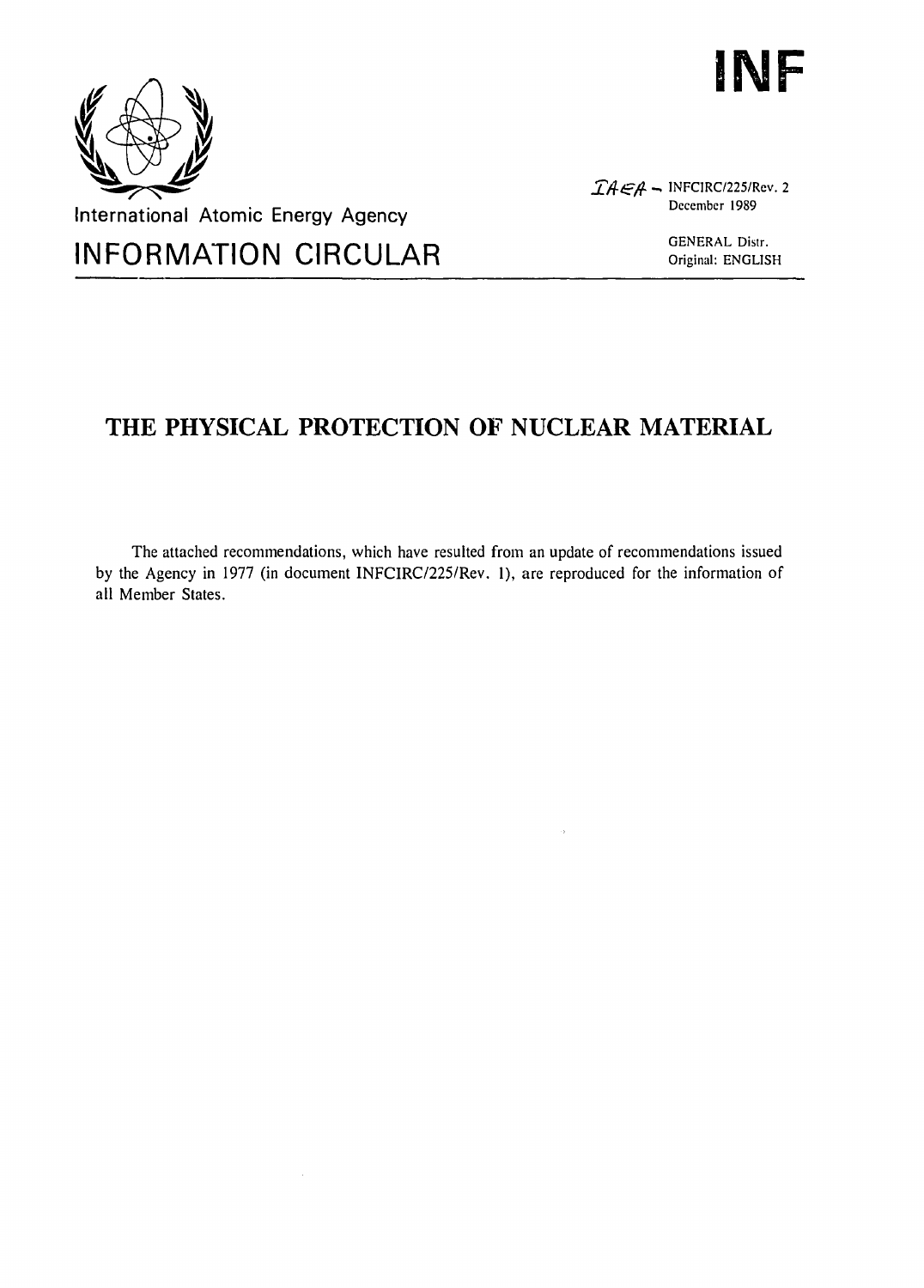# **CONTENTS**

 $\sim$ 

 $\bar{\mathcal{A}}$ 

| 1.                                                           | 7                                                                                                                                                                                                                                                                                                                                                      |                 |  |  |  |
|--------------------------------------------------------------|--------------------------------------------------------------------------------------------------------------------------------------------------------------------------------------------------------------------------------------------------------------------------------------------------------------------------------------------------------|-----------------|--|--|--|
| 2.                                                           |                                                                                                                                                                                                                                                                                                                                                        | 7               |  |  |  |
| ELEMENTS OF A STATE'S SYSTEM OF PHYSICAL PROTECTION OF<br>3. |                                                                                                                                                                                                                                                                                                                                                        |                 |  |  |  |
|                                                              | 3.1.<br>General<br>3.2.<br>Regulations<br>3.3.<br>Implementation of the physical protection measure prescribed by the regulations<br>Control of compliance with the prescribed physical protection measures<br>3.4.<br>Quality assurance in implementing physical protection<br>3.5.<br>State's contact points for physical protection matters<br>3.6. |                 |  |  |  |
| 4.                                                           | ASSIGNMENT OF NUCLEAR ACTIVITIES TO PHYSICAL PROTECTION                                                                                                                                                                                                                                                                                                | 10              |  |  |  |
|                                                              | 4.1. Basis for concern<br>4.2. Categorization of nuclear material<br>4.3. Potential for sabotage at nuclear facilities                                                                                                                                                                                                                                 |                 |  |  |  |
| 5.                                                           | REQUIREMENTS FOR PHYSICAL PROTECTION OF NUCLEAR MATERIAL<br>IN USE AND STORAGE AND OF NUCLEAR FACILITIES                                                                                                                                                                                                                                               | $\overline{12}$ |  |  |  |
|                                                              | 5.1. General<br>5.2.<br>Requirements for Category I material in use and storage<br>Requirements for Category II material in use and storage<br>5.3.<br>Requirements for Category III material in use and storage<br>5.4.                                                                                                                               |                 |  |  |  |
| 6.                                                           | REQUIREMENTS FOR PHYSICAL PROTECTION OF NUCLEAR MATERIAL<br>17                                                                                                                                                                                                                                                                                         |                 |  |  |  |
|                                                              | 6.1. General<br>6.2.<br>Requirements for Category I material in transit<br>Requirements for Category I material related to the mode of transport<br>6.3.<br>Requirements for Category II material in transit<br>6.4.<br>Requirements for Category III material in transit<br>6.5.                                                                      |                 |  |  |  |
| 7.                                                           |                                                                                                                                                                                                                                                                                                                                                        | 24              |  |  |  |

 $2 - 3 - 4 - 5$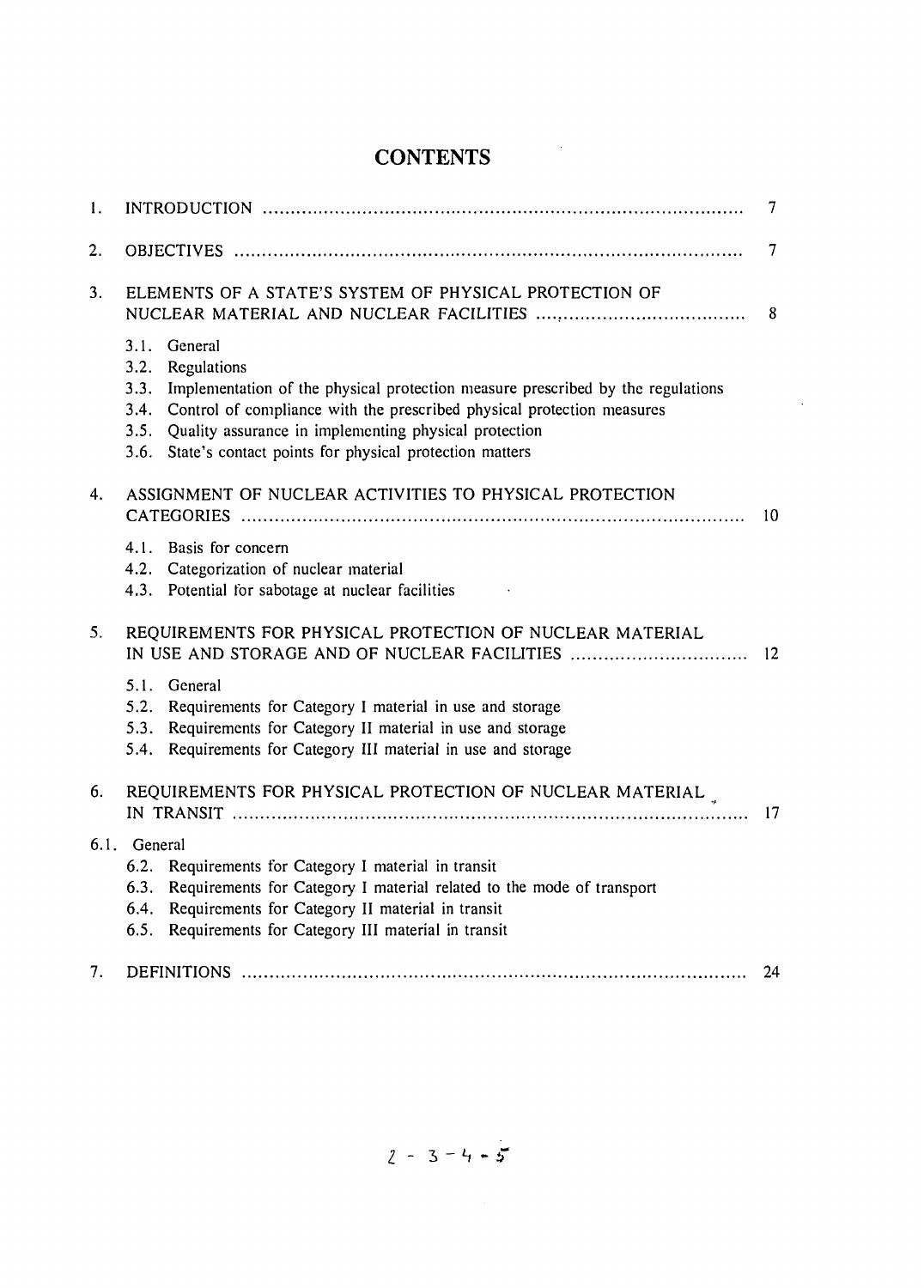## PREFACE

Physical protection against the theft or unauthorized diversion of nuclear materials and against the sabotage of nuclear facilities by individuals or groups has long been a matter of national and international concern.

Although the responsibility for establishing and operating a comprehensive physical protection system for nuclear materials and facilities within a given State rests entirely with the Government of that State, it is not a matter of indifference to other States whether and to what extent that responsibility is being fulfilled. Physical protection has therefore become a matter of international concern and co-operation. The need for international co-operation becomes evident in situations where the effectiveness of physical protection in one State depends on the taking by other States also of adequate measures to deter or defeat hostile actions against nuclear facilities and materials, particularly when such materials are transported across national frontiers.

The IAEA recognized early on that it might be called upon to play a role in the area of the physical protection of nuclear materials and facilities. Its first efforts resulted in the publication, in 1972, of "Recommendations for the Physical Protection of Nuclear Material", which was prepared by a panel of experts convened by the Director General. These recommendations were revised by a group of experts in co-operation with the IAEA Secretariat, and the revised version was published in 1975 in the INFCIRC series.<sup>1</sup> This was modified by an Advisory Group in 1977. The modified document<sup>2</sup> was favourably received by Member States and has since become a standard reference document.

The Convention on the Physical Protection of Nuclear Material, which came into force on 8 February 1987, constitutes an important framework for international co-operation in the physical protection of "nuclear material used for peaceful purposes while in international nuclear transport". It is scheduled for review in  $1992.<sup>3</sup>$ 

A Technical Committee on Physical Protection of Nuclear Material met in April-May 1989<sup>4</sup> to advise on — among other things — the need to update the recommendations contained in document INFCIRC/225/Rev.l and on any changes considered to be necessary. The Technical Committee indicated a number of such changes, reflecting mainly: the international consensus established in respect of the Convention on the Physical Protection of Nuclear Material; the experience gained since 1977; and a wish to give equal treatment to protection against the theft of nuclear materials and protection against the sabotage of nuclear facilities.

The recommendations presented in this IAEA document reflect a broad consensus among Member States on the requirements which should be met by systems for the physical protection of nuclear materials and facilities. It is hoped that they will provide helpful guidance for Member States.

> Hans Blix Director General

<sup>&</sup>lt;sup>1</sup> INFCIRC/225/(Corrected).

<sup>&</sup>lt;sup>2</sup> INFCIRC/225/Rev.1.

<sup>&</sup>lt;sup>3</sup> It has been proposed by a number of Member States that the table "Categorization of Nuclear Material" be reviewed as soon as possible — and in any case before the review conference on the Convention on the Physical Protection of Nuclear Material.

<sup>4</sup> Participants and observers from the following countries attended the meeting of the Technical Committee on Physical Protection of Nuclear Material in Vienna from 24 April to 5 May 1989: Argentina, Australia, Austria, Canada, China, Cuba, Egypt, France, the German Democratic Republic, the Federal Republic of Germany, India, Iraq, Japan, the Republic of Korea, the Netherlands, Pakistan, Sweden, Switzerland, the Union of Soviet Socialist Republics, the United Kingdom of Great Britain and Northern Ireland, and the United States of America. An observer from the Commission of the European Communities also attended.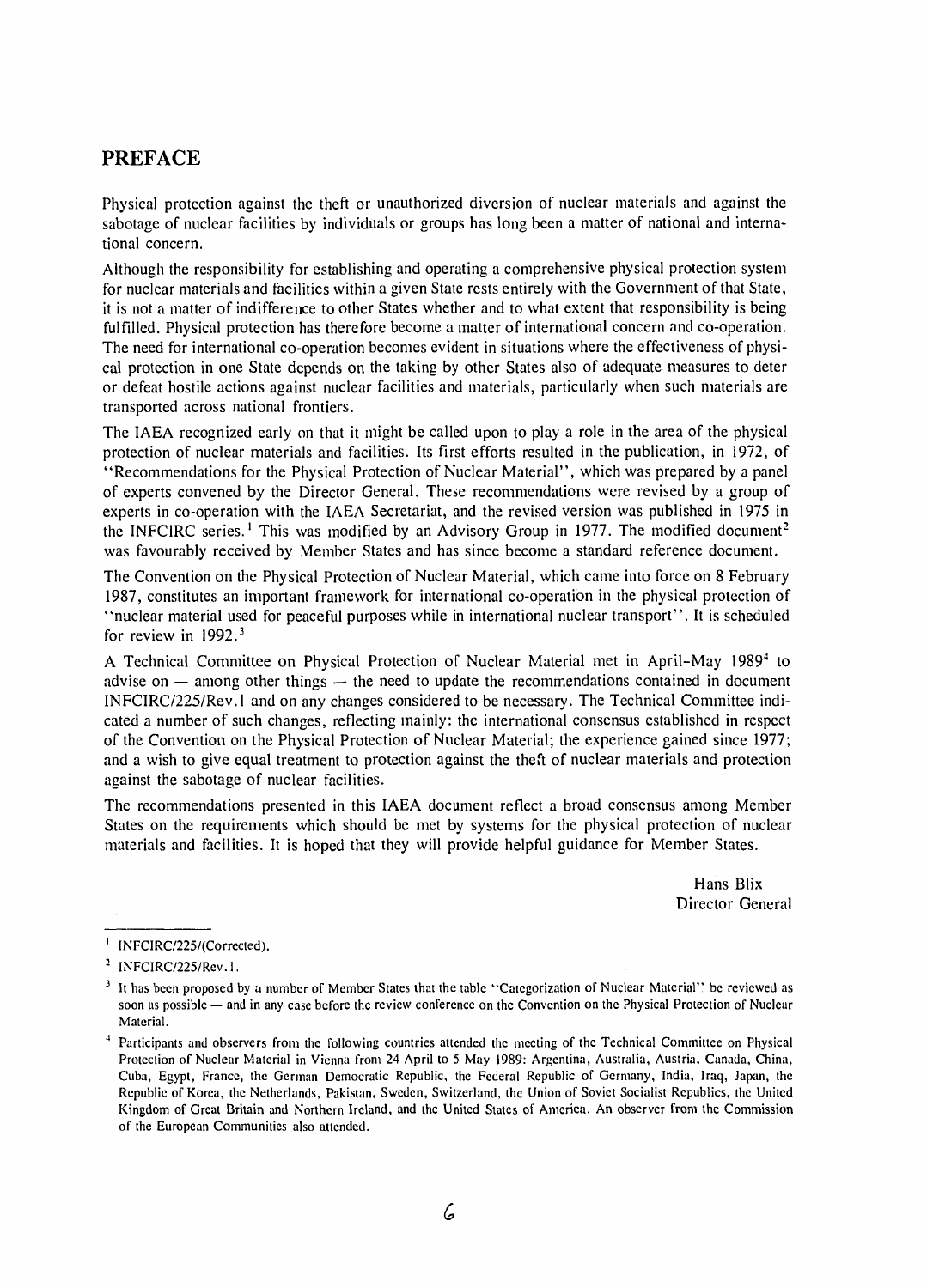## 1. INTRODUCTION

1.1. The measures for the physical protection of nuclear material in use, transit and storage and of nuclear facilities presented herein are recommended for use by States as required in their physical protection systems.

1.2. The State's physical protection system should be based on the State's assessment of the threat. Other factors should also be considered, including the State's emergency response capabilities and the existing and relevant measures of the State's system of accounting for and control of nuclear material. The recommended physical protection measures are intended for all nuclear facilities and shipments.

1.3. The recommended measures arc in all cases additional to, and not a substitute for, other measures established for safety purposes for nuclear material in use, transit and storage and for nuclear facilities.

1.4. The recommended measures arc based on the current state of the art in physical protection hardware and systems and on current types of nuclear facilities. It is essential that they be reviewed and updated from time to time to reflect advances made in the state of the art or introduction of new types of facilities. Further, the design of a physical protection system for a specific facility is expected to vary from these recommendations when prevailing circumstances indicate a need for a different level of physical protection.

1.5. In implementing these recommendations, States arc encouraged to co-operate and consult, and to exchange information on physical protection techniques and practices, cither directly or through international organizations.

1.6. On 8 February 1987, the Convention on the Physical Protection of Nuclear Material (INFCIRC/ 274/Rev. 1) entered into force. The Convention obligates parties to:

- make specified arrangements and meet defined standards of physical protection for international shipments of nuclear material;
- co-operate in the recovery and protection of stolen nuclear material;
- make as criminal offences specified acts to misuse or threats to misuse nuclear materials to harm the public; and
- extradite or prosecute those accused of committing such acts.

The Convention also promotes international co-operation in the exchange of physical protection information.

## 2. OBJECTIVES

- 2.1. The objectives of the State's physical protection system should be:
- (a) To establish conditions which would minimize the possibilities for unauthorized removal of nuclear material or for *sabotage<sup>1</sup> ,* and
- (b) To provide information and technical assistance in support of rapid and comprehensive measures by the State to locate and recover missing nuclear material and to minimize the effects of *sabotage<sup>2</sup> .*

 $\ddot{\phantom{0}}$ 

<sup>&</sup>lt;sup>1</sup> Terms in italics are defined in Section 7 below.

<sup>&</sup>lt;sup>2</sup> Sec also the Convention on Early Notification of a Nuclear Accident (INFCIRC/335) and the Convention on Assistance in the Case of a Nuclear Accident or Radiological Emergency (INFCIRC/336).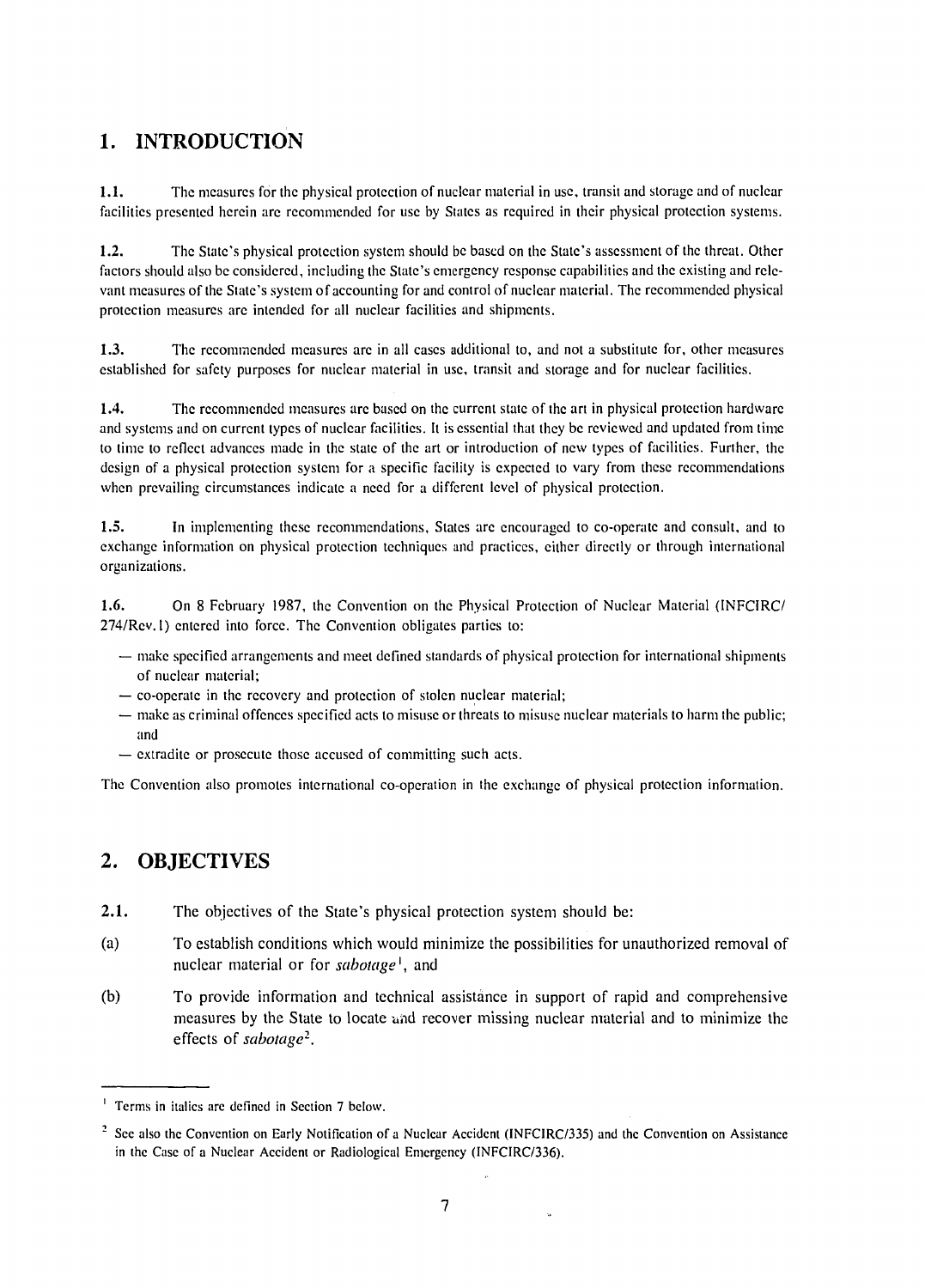- 2.2. The objectives of the Agency are:
- (a) To provide a set of recommendations on requirements for the physical protection of nuclear material in use, transit and storage and of nuclear facilities. The recommendations are provided for consideration by the competent authorities in the States. Such recommendations provide guidance but are not mandatory upon a State and do not infringe the sovereign rights of States; and
- (b) To be in a position to give advice to State's authorities in respect of their physical protection systems at the request of the State. The intensity and the form of assistance required are, however, matters to be agreed upon between the State and the Agency.

It should be noted that the Agency has no responsibility either for the provision of a State's physical protection system or for the supervision, control or implementation of such a system. Assistance by the Agency will be provided only when so requested by the State.

## 3. ELEMENTS OF A STATE'S SYSTEM OF PHYSICAL PROTECTION OF NUCLEAR MATERIAL AND NUCLEAR FACILITIES

### 3.1. GENERAL

**3.1.1.** A State's system of physical protection of nuclear material and nuclear facilities should include the elements described in Sections 3.2.-3.6. below.

**3.1.2.** An assessment by the State of the threat of unauthorized removal of nuclear material and *of sabotage* is an essential element of a State's system of physical protection. The State should continuously review the threat, and evaluate the implications of any changes in that threat for the levels and methods of physical protection.

### **3.2. REGULATIONS**

**3.2.1.** Responsibility, authority and sanctions

**3.2.1.1.** The responsibility for the establishment, implementation and maintenance of a physical protection system within a State rests entirely with that State.

**3.2.1.2.** The State should promulgate and review regularly its comprehensive regulations for the physical protection of nuclear material and nuclear facilities whether in State or private possessions.

**3.2.1.3.** If the elements of the State's system of physical protection are divided between two or more authorities, arrangements should be made for overall co-ordination. A State can delegate the administration of physical protection measures either to a national body, or to duly authorized persons. It will be implicit in case of delegation that the State has satisfied itself that the physical protection arrangements conform to the requirements laid down by the State. The duly authorized persons should be fully responsible for the continuing confirmation of complete compliance with the physical protection measures.

**3.2.1.4.** In the case of international transfer of nuclear material the responsibility for physical protection measures should be the subject of agreement between the States concerned.

 $\bar{z}$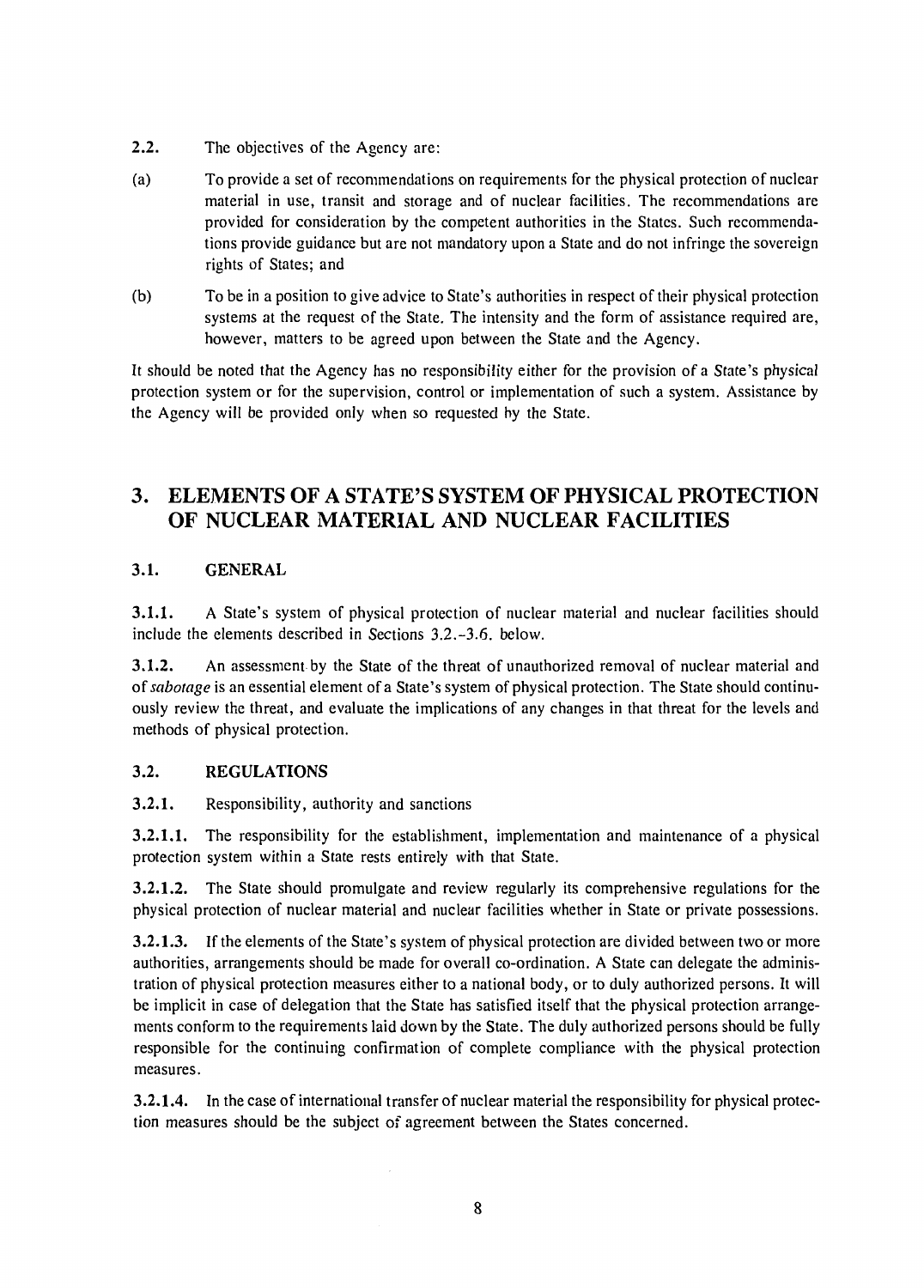3.2.1.5. Sanctions to enforce standards of physical protection are not in themselves a necessary part of a State's physical protection system; they can, however, provide support to it. Sanctions against the unauthorized removal of nuclear material and against *sabotage* are important to an effective State system of physical protection.

3.2.2. Licensing

3.2.2.1. The State should license activities only when they comply with its physical protection regulations. It should be noted that other regulations such as those relating to radiological safety may also apply.

3.2.3. Categorization of nuclear material

3.2.3.1. The State should regulate the categorization of nuclear material in order to ensure an appropriate relationship between the material concerned and the protective measures. This categorization should be based on the potential hazard of the material, which itself depends on: the type of material, i.e. plutonium, uranium, thorium; isotopic composition, i.e. content of fissile isotopes; physical and chemical form; degree of dilution; radiation level; and quantity.

3.2.4. Physical protection requirements for nuclear material in use, transit and storage

3.2.4.1. The State should define requirements for the physical protection of nuclear material in use, transit and storage. They should take into account the category of nuclear material, its location (use, transit, storage) and the particular circumstances prevailing either in the State or along the transportation route.

3.2.5. Physical protection requirements for nuclear facilities

3.2.5.1. The State should define requirements for the physical protection of nuclear facilities against *sabotage.* They should take into account possible releases of radioactivity, the location of the nuclear facility, and the particular circumstances prevailing in the State.

3.2.5.2. Adequate physical protection measures should be implemented for nuclear facilities which may be subject to *sabotage* regardless of the categorization of nuclear materials therein contained.

3.2.5.3. Several types of nuclear facilities pose a hazard to the environment in case of *sabotage*  because of the potential for release of radioactivity. The categorization of nuclear material may not reflect this hazard in an adequate way. Therefore, it is important that the protection of the facility take also this hazard into consideration.

3.2.6. System of information

3.2.6.1. The State's system of physical protection should include an information system which enables the State to be informed of any change at nuclear sites or transportation of nuclear material which may affect implementation of physical protection measures.

3.2.6.2. In addition, the State's physical protection system should have access to information from the State's system of accounting for and control of nuclear material.

3.2.7. Protection of detailed physical protection information

3.2.7.1. The State should take steps to ensure appropriate protection of specific or detailed information concerning the physical protection of nuclear materials in use, storage, or transport, and of nuclear facilities at which there is a potential for *sabotage.*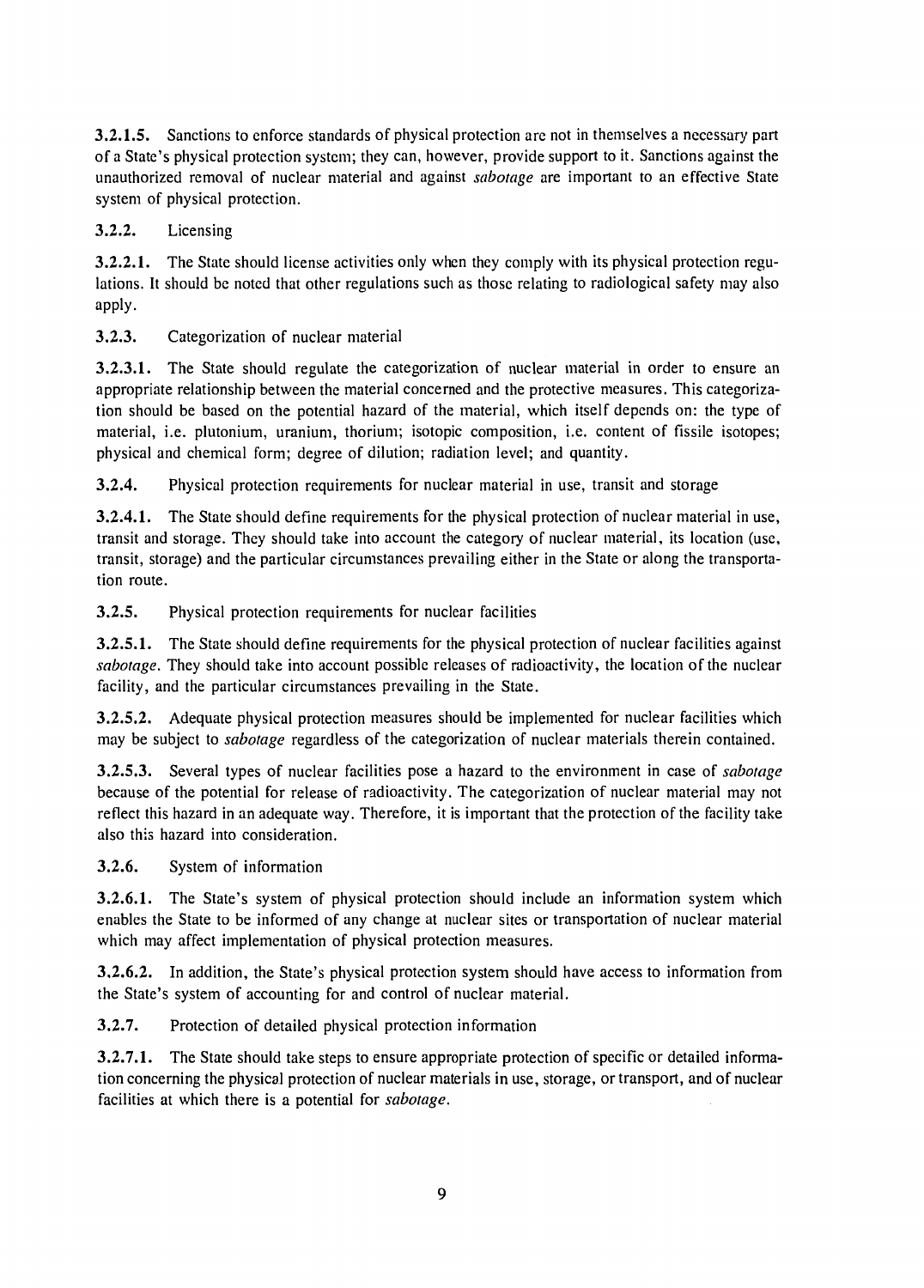### **3.3. IMPLEMENTATION OF THE PHYSICAL PROTECTION MEASURES PRESCRIBED BY THE REGULATIONS**

**3.3.1.** Physical protection measures can be implemented by the State itself, the operator or any other entity duly authorized by the State.

### **3.4. CONTROL OF COMPLIANCE WITH THE PRESCRIBED PHYSICAL PROTECTION MEASURES**

**3.4.1.** The State's system of physical protection should make provisions for periodic review of the licensed activities, and whenever a significant change takes place, to ensure continuous compliance with physical protection regulations.

### **3.5. QUALITY ASSURANCE IN IMPLEMENTING PHYSICAL PROTECTION**

**3.5.1.** To ensure that physical protection measures are maintained in a condition capable of effectively responding to potential threats, the State physical protection authority should ensure that quality assurance programmes are implemented at facilities and for transportation. Such programmes should include periodic testing of detection, *alarm* and communications systems and periodic audits of security procedure implementation. Such programmes should also include exercises to test the training and readiness of *escorts, guards* and off-site response forces.

## **3.6. STATE'S CONTACT POINTS FOR PHYSICAL PROTECTION MATTERS**

**3.6.1.** States should inform each other, either directly or through the Agency, of appropriate points of contact for matters related to the physical protection of nuclear materials and facilities.

## 4. ASSIGNMENT OF NUCLEAR ACTIVITIES TO PHYSICAL PROTECTION CATEGORIES

## **4.1. BASIS FOR CONCERN**

**4.1.1.** The possibility exists that the theft of plutonium, highly enriched uranium or uranium-233 could lead to the construction of a nuclear explosive device by a technically competent group. The theft of these materials could lead to their use as radiological contaminants. An act of *sabotage* against a nuclear facility or against a shipment of nuclear material could create a radiological hazard to the public.

## **4.2. CATEGORIZATION OF NUCLEAR MATERIAL**

**4.2.1.** The primary factor for determining the physical protection measures against unauthorized removal of nuclear material is the nuclear material itself, categorized in accordance with the considerations given in Section 3.2.3.1 above.

**4.2.2.** In determining the levels of physical protection in a facility, which may consist of several buildings, it is possible that the State's physical protection authority may identify part of the facility which contains material of a different category and which is therefore protected at a different level than the rest of the facility.

**4.2.3.** The following table gives a categorization of the different types of nuclear material taking into account the above considerations. This categorization has been used throughout this document.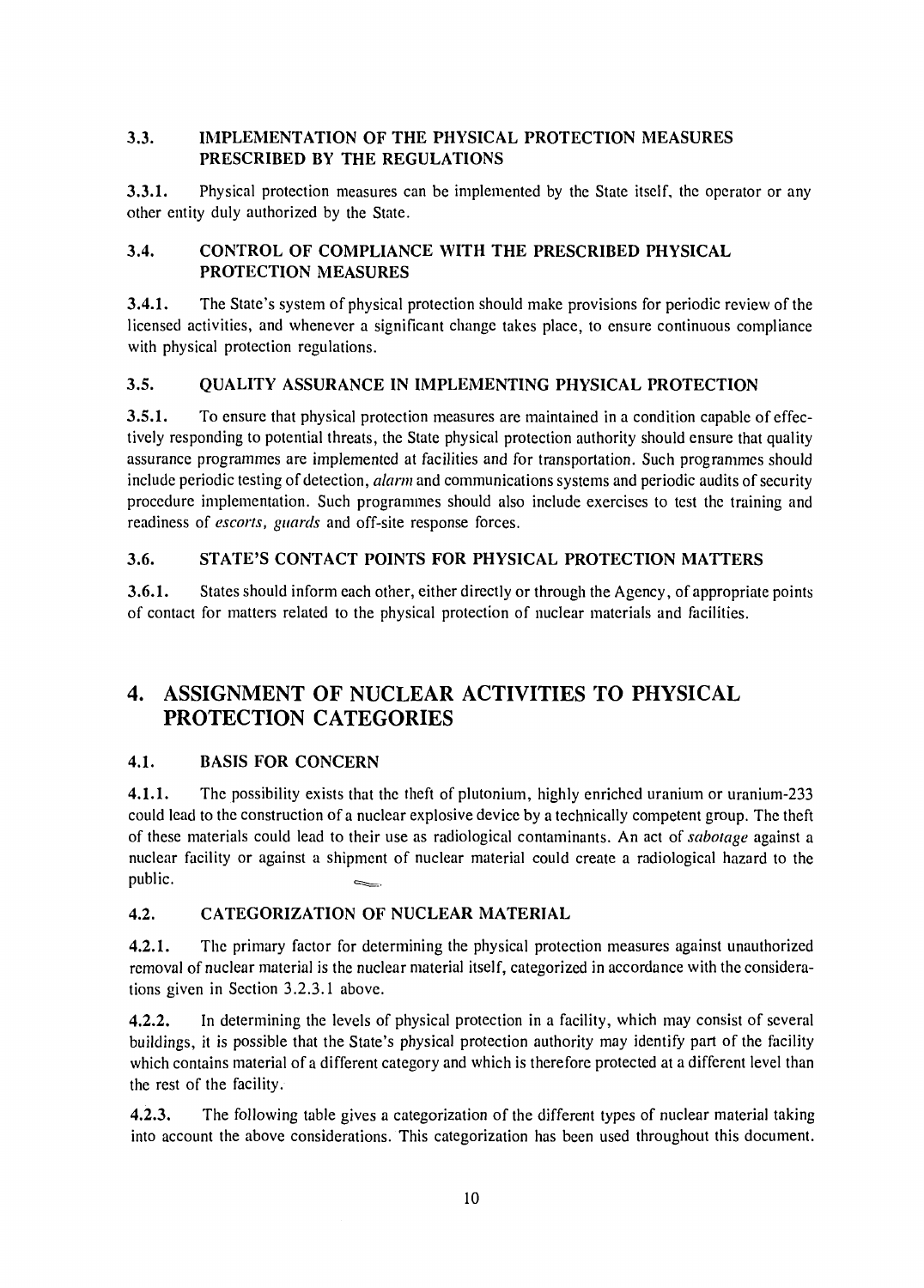| Material                    | Form                                                                                                                                                                                                                                                    |              | Category<br>П                                         | Ш                                                                        |
|-----------------------------|---------------------------------------------------------------------------------------------------------------------------------------------------------------------------------------------------------------------------------------------------------|--------------|-------------------------------------------------------|--------------------------------------------------------------------------|
| 1. Plutonium <sup>a,f</sup> | Unirradiated <sup>b</sup>                                                                                                                                                                                                                               | 2 kg or more | Less than 2 kg but more<br>than $500 g$               | 500 g or less <sup>c</sup>                                               |
| 2. Uranium-235 $d$          | Unirradiated <sup>b</sup><br>- uranium enriched to 20% $^{235}$ U or more<br>- uranium enriched to $10\%$ <sup>235</sup> U but<br>less than 20%<br>uranium enriched above natural, but<br>less than $10\%$ <sup>235</sup> U<br>$\overline{\phantom{m}}$ | 5 kg or more | Less than 5 kg but more<br>than 1 kg<br>10 kg or more | 1 kg or $lessC$<br>Less than $10 \text{ kg}^{\text{c}}$<br>10 kg or more |
| 3. Uranium-233              | Unirradiated <sup>b</sup>                                                                                                                                                                                                                               | 2 kg or more | Less than 2 kg but more<br>than $500 g$               | 500 g or less <sup>c</sup>                                               |

#### **TABLE: CATEGORIZATION OF NUCLEAR MATERIAL<sup>6</sup>**

**AU plutonium except that with isotopic concentration exceeding 80% in plutonium-238.**   $\bf{a}$ 

**Material not irradiated in a reactor or material irradiated** *in* **a** *reactor but with a radiation* **level equal** *to or ¡ess than* **100 rads/liour at one meter unshielded.**   $\mathbf b$ 

- **Less than a radiologically significant quantity should be exempted.**   $\mathbf c$
- **Natural uranium, depleted uranium and thorium and quantities of uranium enriched to Jess than 10% not falling in Category III should he protected in**  đ **accordance with prudent management practice.**
- $\mathbf{e}$ **Irradiated fuel should be protected as Category I, II or III nuclear material depending on the category of the fresh fuel. However, fuel which by virtue of its original fissile material content is included as Category I or II before irradiation should only be reduced one Category level, while the radiation level from the fuel exceeds 100 rads/h at one meter unshielded.**
- **The State's competent authority should determine if there is a credible threat to disperse plutonium malevolently. The State should then apply physical protection requirements for category I, II or III of nuclear material, as it deems appropriate and without regard to the plutonium quantity specified under each category herein, to the plutonium isotopes in those quantities and forms determined by the State to fall within the scope of the credible dispersal threat.**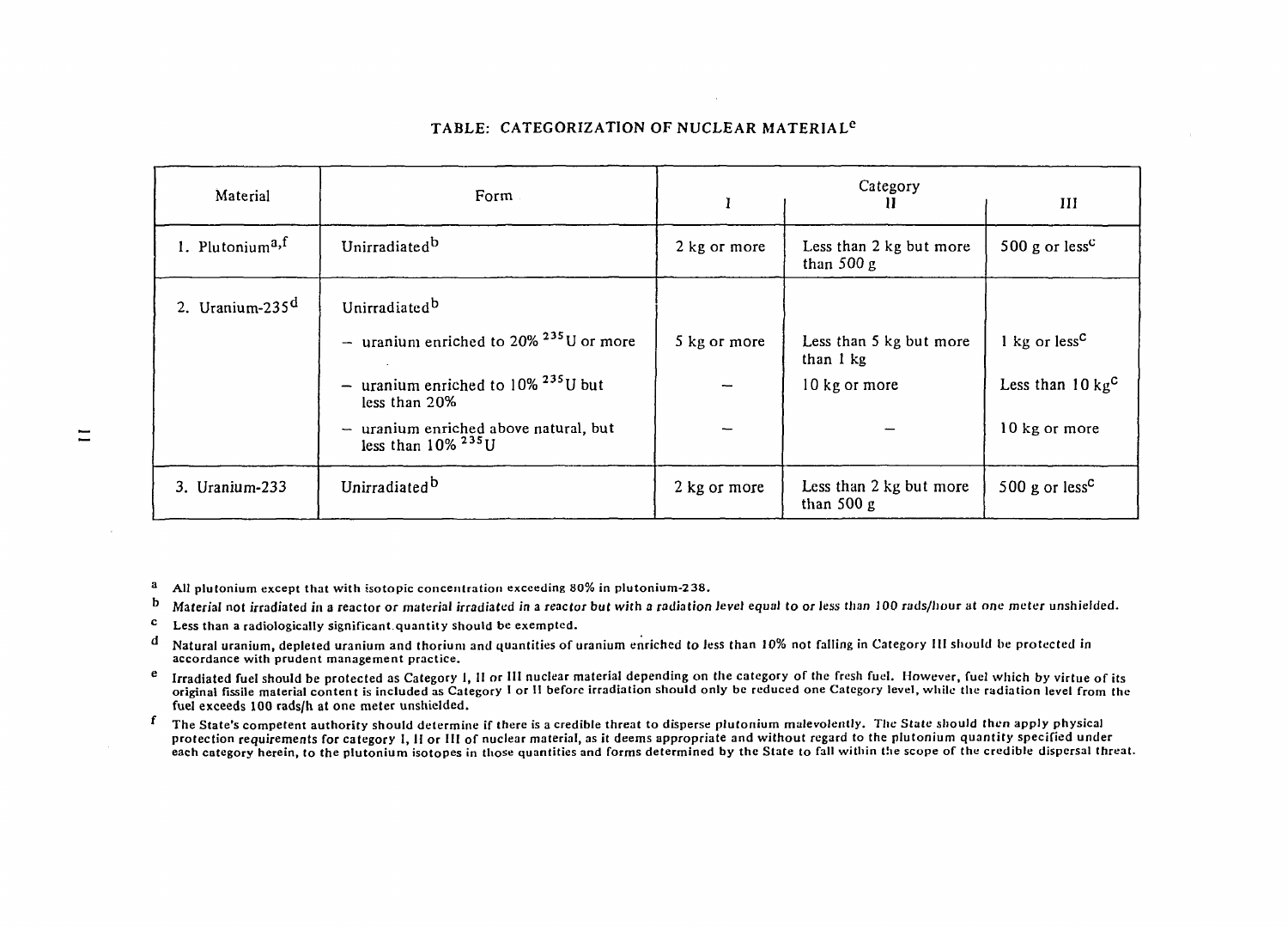### 4.3. POTENTIAL FOR *SABOTAGE* AT NUCLEAR FACILITIES

4.3.1. The physical protection measures to be implemented at a nuclear facility should take into account not only the attractiveness of nuclear material for unauthorized removal, but also whether there exists a potential for *sabotage.* In considering the potential for *sabotage* at nuclear facilities, there are several kinds of nuclear facilities to be considered. Nuclear reactors, separate irradiated fuel storages, reprocessing plants, and fuel fabrication facilities utilizing plutonium are discussed below.

4.3.1.1. Nuclear reactors are potential targets for *sabotage* because of their inventories of radioactive materials and the potential for their release.

4.3.1.2. At separate irradiated fuel storages, a potential for *sabotage* exists because of the inventory of radioactive material and the potential for release.

4.3.1.3. At reprocessing plants the above assessment for separate irradiated fuel storages applies to the front-end irradiated fuel storage. The facility also contains plutonium for which a potential for *sabotage* exists.

4.3.1.4. At fuel fabrication plants utilizing plutonium, there exists a potential for *sabotage* in the areas where plutonium is used or stored.

4.3.2. Radiological hazards are strongly dependent on the threat to be considered, on the design of the facility and on its safety features. Consequently, a plant-specific assessment of the potential for *sabotage* should be made in close consultation between safety and physical protection specialists.

## 5. REQUIREMENTS FOR PHYSICAL PROTECTION OF NUCLEAR MATERIAL IN USE AND STORAGE AND OF NUCLEAR FACILITIES

### 5.1. GENERAL

5.1.1. The concept of physical protection is one which requires a designed mixture of hardware (security devices), procedures (including the organization of *guards* and the performance of their duties) and facility design (including layout). The physical protection system is designed specifically for each facility after taking into account the geographical location and the State's assessment of the threat. Emergency procedures should be prepared to handle effectively any possible threat.

5.1.2. Achievement of the objectives of the physical protection system should be assisted by:

- (a) Limiting access to nuclear material or facilities to a minimum number of individuals. To accomplish this aim the State's physical protection authority can designate *protected areas, inner areas* and *vital areas.* In designating such areas, consideration should be given to the plant safety design, the location of the plant and the threat circumstances. Access to these areas should be limited and controlled; and
- (b) Requiring predetermination of the trustworthiness of all individuals regularly permitted access to nuclear material or facilities.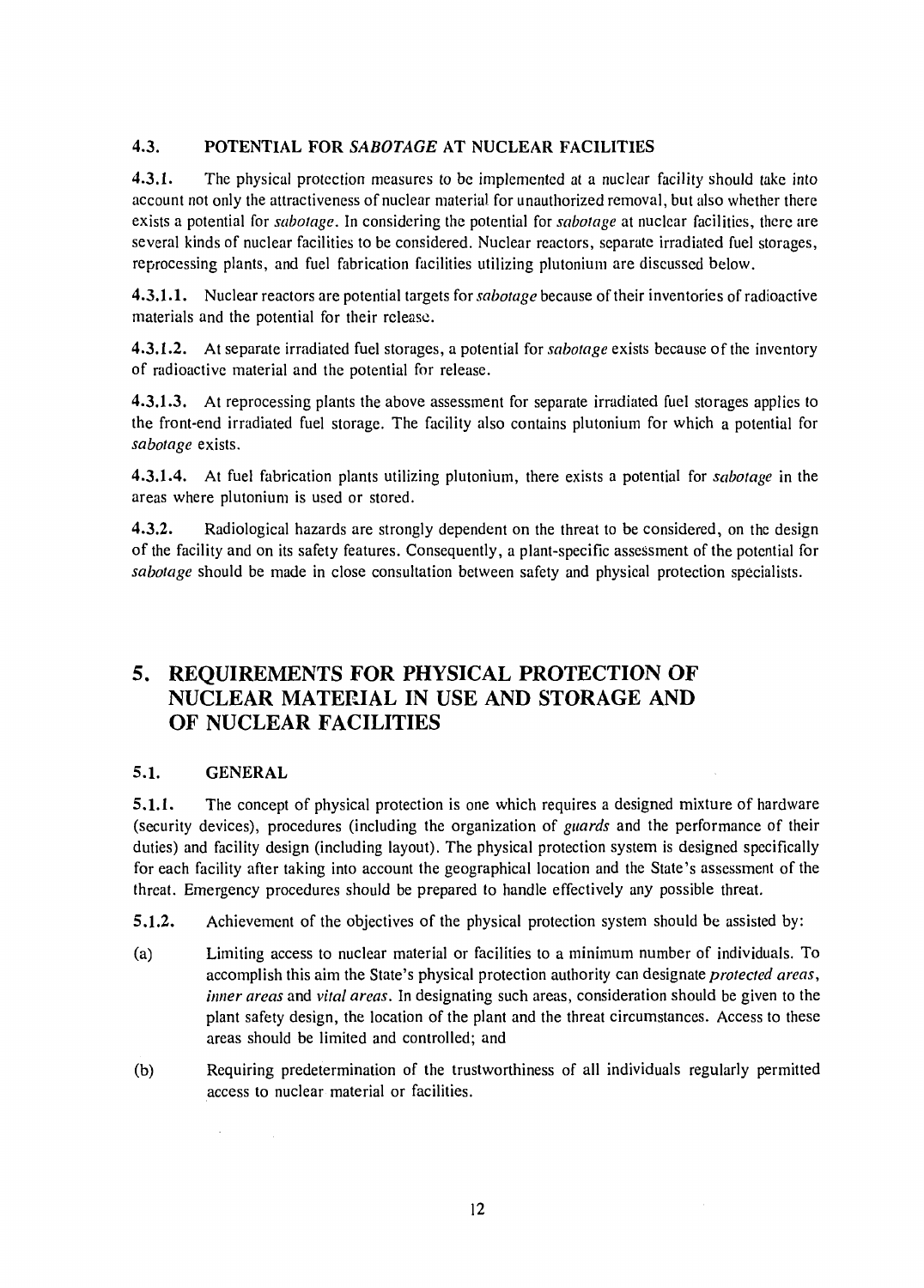**5.1.3.** Some types of nuclear facilities may pose a hazard to the public and to the environment because of the potential for *sabotage.* Safety specialists should evaluate the consequences of malevolent acts, considered in the context of the State's threat assessment, to identify equipment, systems or devices the failure of which could directly or indirectly endanger the public health and safety by exposure to radiation. Equipment, systems or devices identified as vital should be protected by designation of *vital areas.* It is important that physical protection issues are considered early in the design of the nuclear facility. Close co-operation between physical protection and nuclear safety specialists is important to ensure that the physical protection system takes into account measures that have been designed into the facility for safety purposes. Physical protection measures should not jeopardize nuclear safety during emergency conditions.

#### **5.2. REQUIREMENTS FOR CATEGORY I MATERIAL IN USE AND STORAGE**

**5.2.1.** Category I material should be used or stored only within an *inner area.* 

**5.2.2.** AH persons entering the *protected area* should be issued either with special passes or with badges, appropriately registered, and access to the *protected area* should be kept to the minimum necessary.

**5.2.3.** Access to *inner areas* should be limited to persons whose trustworthiness has been predetermined and to persons in their *escort.* Access to *inner areas* should be kept to the minimum necessary.

**5.2.4.** Badging of persons entering *protected* or *inner areas* should follow the general outline below:

Type I: Employees whose duties permit or require continual access to *inner areas.* 

Type **II:** Other employees who are permitted access to the *protected area.* 

- Type **III:** Temporary repair, service or construction workmen should be escorted by a Type I badged employee at all times when they may have access to *inner areas,* and by a Type II badged employee when they have access to *protected areas.*
- Type IV: Visitors should be escorted by a Type II badged employee at all times in the *protected area,*  and by a Type I badged employee when they have access to *inner areas.*

*Visitor-escort* ratios should be limited. Passes and badges should be designed so as to make counterfeiting extremely difficult.

5.2.5. All persons and packages entering or leaving *inner areas* should be subject to search to prevent the introduction of articles of *sabotage* or the unauthorized removal of nuclear material. Instruments for the detection of nuclear material and metals can be used for such searches.

5.2.6. Entry of private motor vehicles into *protected areas* should be minimized and limited to authorized parking areas. Private motor vehicles should be prohibited access to *inner areas.* 

5.2.7. Whenever persons are present in *inner areas,* those areas should be under constant *surveillance.* The *surveillance* can be effected by mutual observation between two or more co-workers (e.g. two-man rule).

5.2.8. All employees should be frequently (about annually) informed of the importance of effective physical protection measures and be trained in their implementation. Notices on the subject should be conspicuously posted throughout the facility.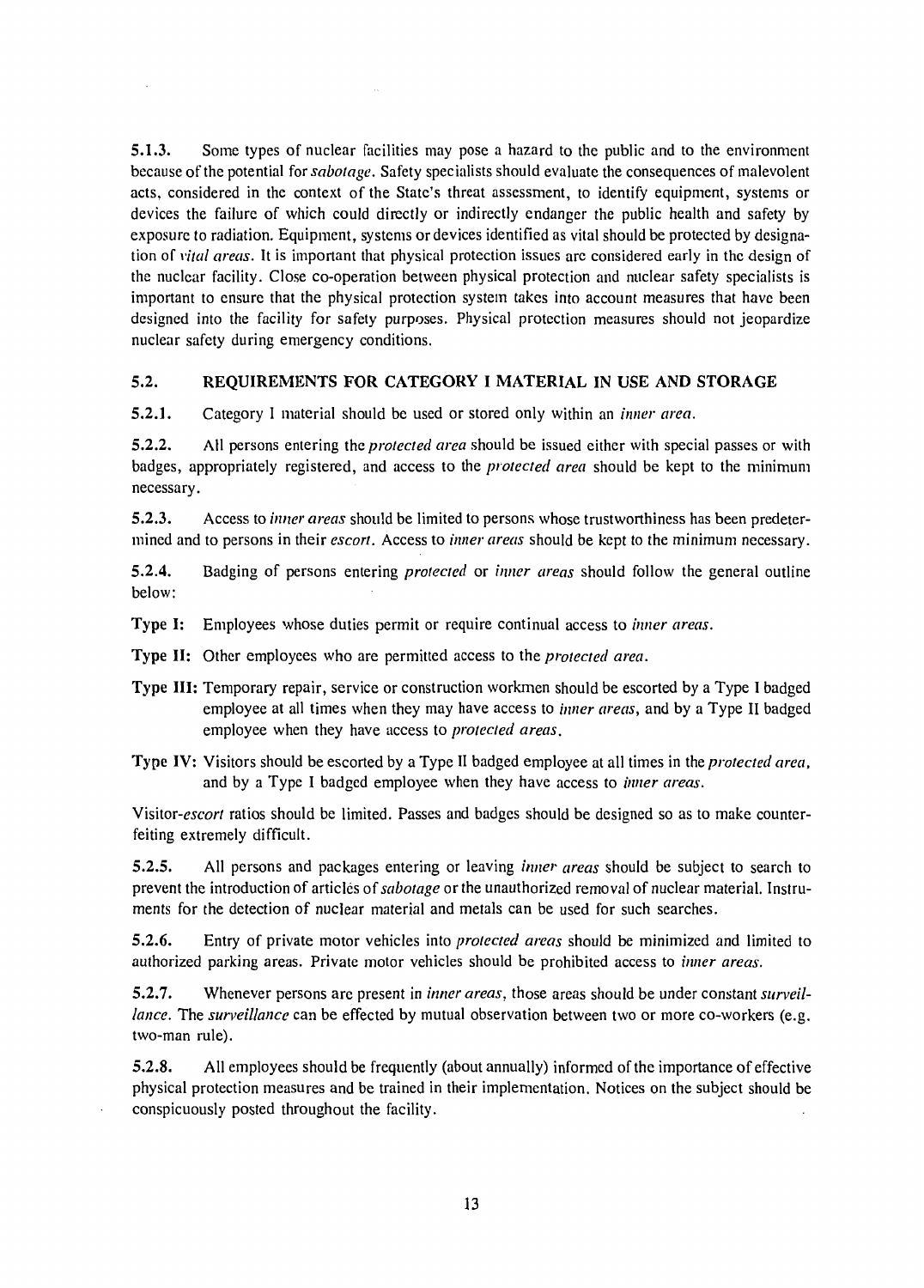5.2.9. Every nuclear material handler should be required to conform to procedures for transferring custody of the nuclear material to the succeeding handler. Additionally, nuclear material handlers should endeavou. to ascertain on reporting for duty that no interference with or unauthorized removal of nuclear material has taken place, and report to a senior authority whenever they have reason to suspect that a discrepancy exists.

5.2.10. A record should be kept of all persons having access to or possession of keys or key-cards concerned with the containment or storage of nuclear material. Arrangements should be made for:

- (a) The checking and custody of keys or key-cards, particularly to minimize the possibility of duplication; and
- (b) The changing of combination settings at suitable intervals.

Locks should be changed if compromised.

5.2.11. Movements of nuclear material within the *inner area* and the *protected area* should be the responsibility of the operator who should apply all prudent and necessary physical protection measures. Movements out of or between two *protected areas* should be treated in full compliance with the requirements for nuclear material in transit, after taking account of prevailing conditions.

5.2.12. The perimeter *of the protected area* should normally consist of a *physical barrier* in addition to and outside of the building walls. However, where the walls of a building are of such solid construction as to be designated, as a result of a *security survey,* as being the perimeter of a *protected area,*  a supplementary *surveillance* system should be provided outside the building walls. Clear areas should be provided at the perimeter ofthe *protected area* with illumination sufficient for observation. Intrusion detection and assessment should be performed at the *protected area* perimeter.

5.2.13. *Inner areas* should be so arranged that the number of entries and exits is minimized (ideally only one). All emergency exits should be fitted with *alarms.* All external windows should be permanently locked, alarmed and covered with firmly embedded bars. *Inner areas* should not be sited close to public thoroughfares.

5.2.14. Storage areas should be of the "strong room" type in design and should be located within an *inner area.* They should be provided with *alarms* and adequate locks and the issue of keys or keycards should be closely controlled. Access to storage should be strictly limited to assigned persons and to others only when under their *escort.* Where nuclear material is stored overnight in work areas, or in sub-storage structure within a work area, specially authorized procedures should be used to protect the area. *Alarms, patrols* or TV monitors can satisfy this requirement.

5.2.15. A 24-hour guarding service should be provided. *The guard* should report at scheduled intervals to local police or other public security forces during non-working hours. States are encouraged to use armed *guards* to the extent that laws and regulations permit. If *guards* are not armed, compensating measures should be applied. The objective should be the arrival of adequately armed response forces rapidly enough to counter armed attacks and prevent the unauthorized removal of nuclear material or *sabotage.* 

5.2.16. An external and an internal *patrol* should be provided,

5.2.17. Independent duplicated transmission systems for two-way voice communication should be provided for activities involving detection, assessment and response. This should include links between *guards,* their headquarters and response forces.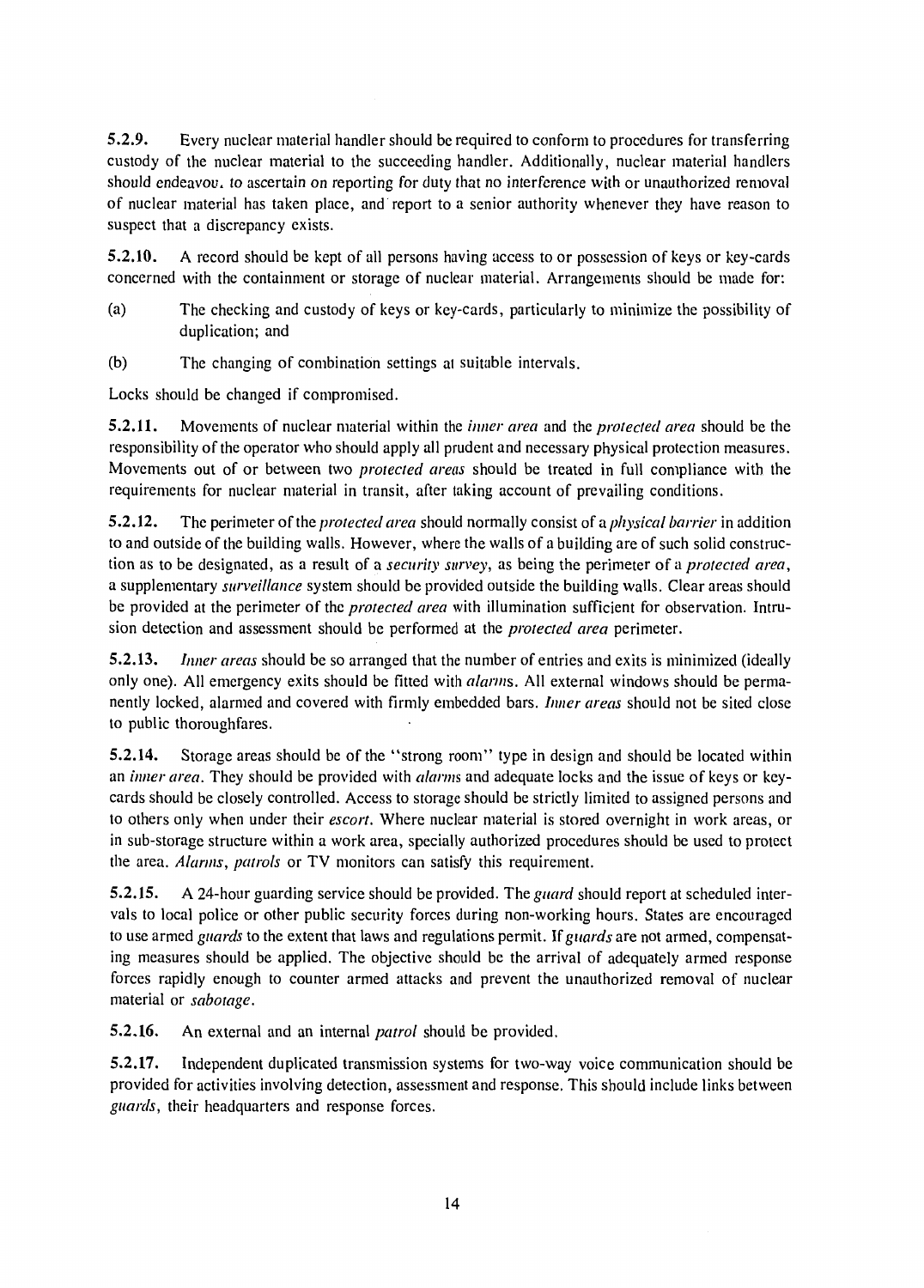**5.2.18.** Independent duplicated transmission systems, including independent power supplies, should be provided between the sensors and display areas (audible and/or visual) of *alarms.* 

**5.2.19.** Emergency plans of action should be prepared to counter effectively any possible threats, including attempted unauthorized removal of nuclear material or *sabotage.* Such plans should provide for the training of facility personnel in their actions in case *of alarm* or emergency. In addition, personnel trained in the facility should be prepared to meet all necessary demands of physical protection and recovery of nuclear material and should act in full co-ordination with response forces and safety response teams, who should also be appropriately trained.

**5.2.20.** Arrangements should be same to ensure that during emergency evacuation conditions (including drills) nuclear material is not removed in an unauthorized manner. Such unauthorized removal can be prevented by, for example, keeping persons under continuous *surveillance* and searching them. Instruments for the detection of nuclear material and metals can be used for such searches.

**5.2.21.** A *security survey* should be made at least annually (or whenever a significant change in the facility, or its function, takes place) by the State's designated physical protection authority to evaluate the effectiveness of the physical protection measures, and to identify necessary changes in measures so as to optimize their effectiveness in particular situations at the facility. Furthermore, plant operators should maintain checks on the efficient functioning of physical protection measures.

### **5.3. REQUIREMENTS FOR CATEGORY II MATERIAL IN USE AND STORAGE**

**5.3.1.** Category II material should be used, or stored, within a *protected area.* 

**5.3.2.** All persons entering the *protected area* should be issued either with special passes or with badges, appropriately registered, and access to the *protected area* should be kept to the minimum necessary.

**5.3.3.** Access to the *protected area* should be limited to persons whose trustworthiness has been predetermined and to persons in their *escort.* 

**5.3.4.** Badging should follow the general outline below:

Type I: Employees whose duties permit continual access to the *protected area.* 

Type **II:** Temporary repair, service or construction workmen and visitors; these should be escorted by a Type I badged employee at all times when they may have access to the *protected area*  (except where their trustworthiness has been predetermined).

Visitor-escort ratios should be limited. Passes and badges should be designed so as to make counterfeiting extremely difficult.

5.3.5. From time to time persons and packages entering or leaving the *protected area* should be searched.

5.3.6. Vehicles and all large objects entering the *protected area* should be checked to ensure that no unauthorized persons and articles of *sabotage* are introduced.

5.3.7. Entry of private motor vehicles into the *protected area* should be minimized and limited to authorized parking areas.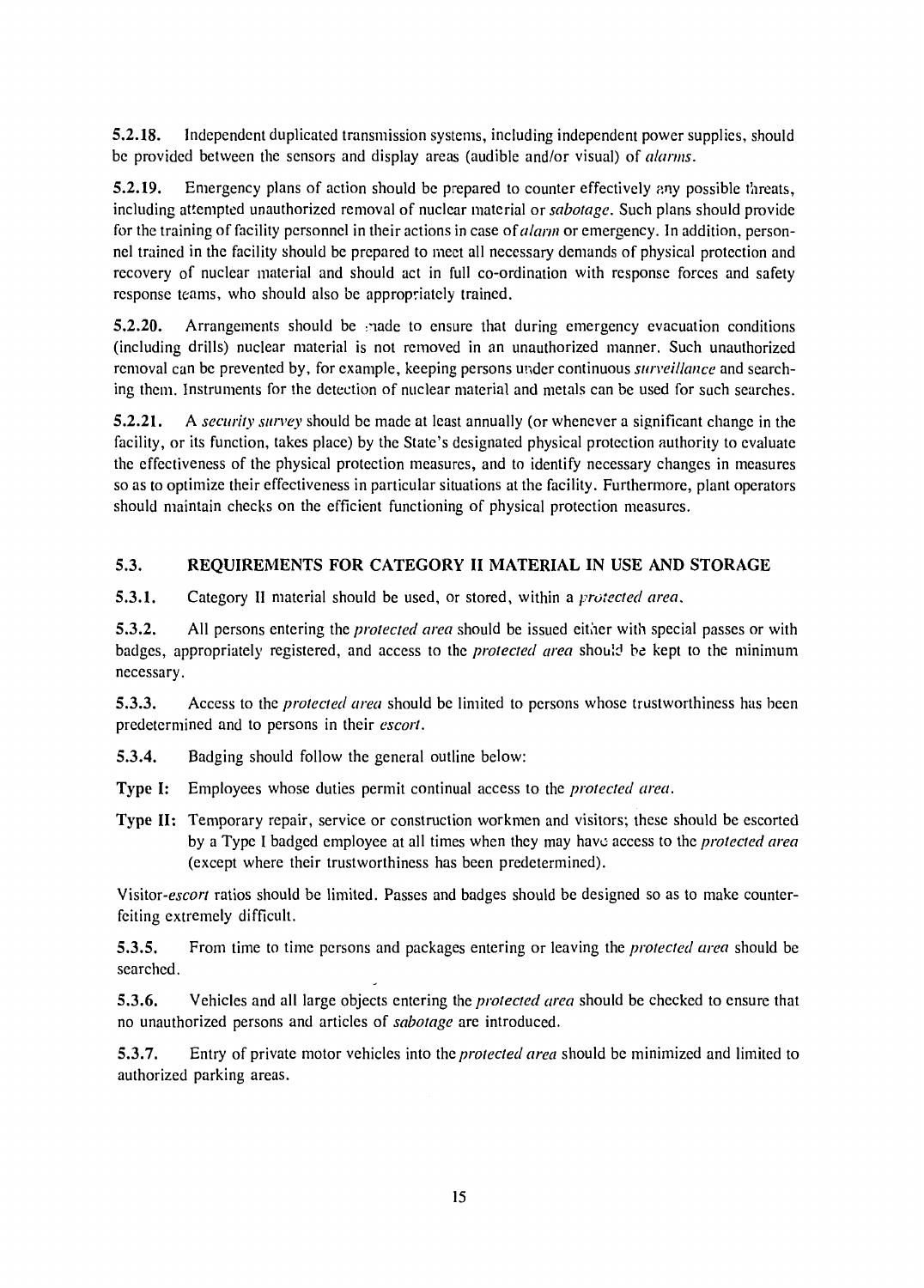5.3.8. All employees should be frequently (about annually) informed of the importance of effective physical protection measures and be trained in their implementation. Notices on the subject should be conspicuously posted throughout the facility.

5.3.9. Every nuclear material handler should be required to conform to procedures for transferring custody of the nuclear material to the succeeding handler. Additionally, nuclear material handlers should endeavour to ascertain on reporting for duty that no interference with or unauthorized removal of nuclear material has taken place, and report to a senior authority whenever they have reason to suspect that a discrepancy exists.

5.3.10. A record should be kept of all persons having access to or possession of keys or key-cards concerned with the containment or storage of nuclear material. Arrangements should be made for:

- (a) The checking and custody of keys or key-cards, particularly to minimize the possibility of duplication; and
- (b) The changing of combination settings at suitable intervals.

Locks should be changed if compromised.

5.3.11. Movements of nuclear material within a *protected area* should be the responsibility of the operator who should apply all prudent and necessary physical protection measures. Movements out of or between two *protected areas* should be treated in full compliance with the requirements for nuclear material in transit, after taking account of prevailing conditions.

5.3.12. The perimeter of the *protected area* should normally consist of a *physical barrier* in addition to and outside of the building walls. However, where the walls of a building are of such solid construction as to be designated, as a result of a *security survey,* as being the perimeter of a *protected area,*  a supplementary *surveillance* system should be provided outside the building walls. Clear areas should be provided at the perimeter of the *protected area* with illumination sufficient for observation. Intrusion detection and assessment should be performed at the *protected area* perimeter.

5.3.13. Emergency plans of action should be prepared to counter effectively any possible threats, including attempted unauthorized removal of nuclear material or *sabotage.* Such plans should provide for the training of facility personnel in their actions in case *oí alarm* or emergency. They should also provide for appropriate response by *guards* or off-site response forces to attempted intrusion into the *protected area.* In addition, personnel trained in the facility should be prepared to meet all necessary demands of physical protection and recovery of nuclear material and should act in full co-ordination with external response forces and safety response teams, who should also be appropriately trained.

5.3.14. Arrangements should be made to ensure that during emergency evacuation conditions (including drills) nuclear material is not removed in an unauthorized manner. Such unauthorized removal may be prevented by, for example, keeping persons under continuous *surveillance* and searching them. Instruments for the detection of nuclear material and metals can be used for such searches.

5.3.15. A *security survey* should be made at least annually (or whenever a significant change in the facility or its function takes place) by the State's designated physical protection authority to evaluate the effectiveness of the physical protection measures, and to identify necessary changes in measures so as to optimize their effectiveness in particular situations at the facility. Furthermore, plant operators should maintain checks on the efficient functioning of the physical protection measures.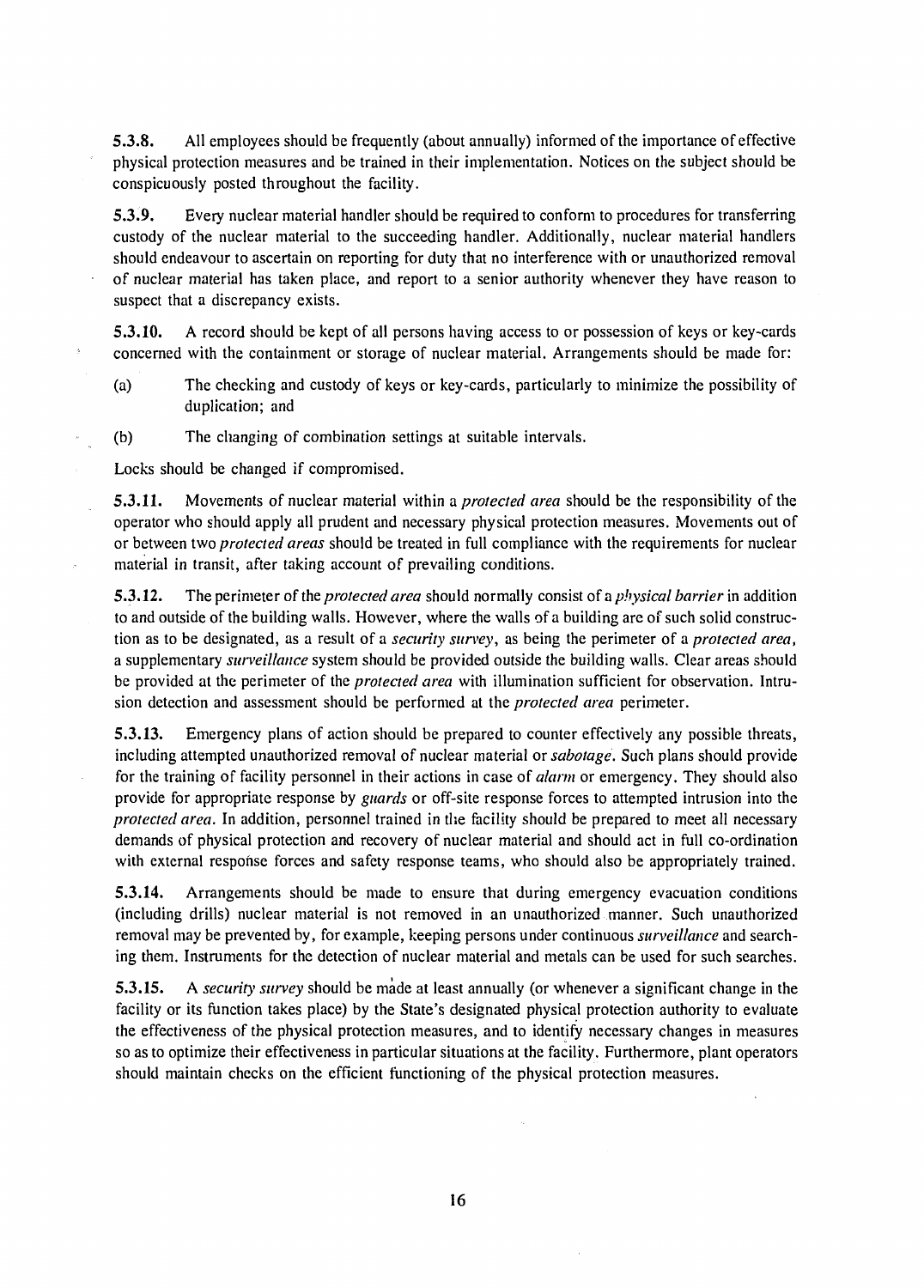#### **5.4. REQUIREMENTS FOR CATEGORY III MATERIAL IN USE AND STORAGE**

**5.4.1.** Category **III** material should be used or stored within an area to which access is controlled.

5.4.2. All employees should be frequently (about annually) informed of the importance of effective physical protection measures and be trained in their implementation. Notices on the subject should be conspicuously posted throughout the facility.

5.4.3. Movements of nuclear material should be the responsibility of the operator, who should apply all prudent and necessary physical protection measures.

5.4.4. Provision should be made for detecting unauthorized intrusion and for appropriate action by *guards* or off-site response forces to attempted intrusions.

5.4.5. Emergency plans of action should be prepared to counter effectively any possible threats, including attempted unauthorized removal of nuclear material or *sabotage.* Such plans should provide for the training of facility personnel in their actions in case of *alarm* or emergency. They should also provide for appropriate response by *guards* or off-site response forces to attempted intrusion.

5.4.6. A *security survey* should be made initially and whenever a significant change in the facility or its function takes place by the State's designated physical protection authority to evaluate the effectiveness of the physical protection measures, and to identify necessary changes in measures so as to optimize their effectiveness in particular situations at the facility. Furthermore, plant operators should maintain checks on the efficient functioning of the physical protection measures.

## 6. REQUIREMENTS FOR PHYSICAL PROTECTION OF NUCLEAR MATERIAL IN TRANSIT

#### 6.1. **GENERAL**

**6.1.1.** The transport of nuclear material is probably the operation most vulnerable to an attempted act of unauthorized removal of nuclear material or *sabotage.* Therefore it is important that the protection provided should be "in depth" and that particular attention should be given to the recovery system. Emergency procedures should be prepared to handle effectively any possible threat.

**6.1.2.** Achievement of the objectives of physical protection should be assisted by:

- (a) Minimizing the total time during which the nuclear material remains in transit;
- (b) Minimizing the number and duration of nuclear material transfers, i.e. transfer from one conveyance to another, transfer to and from temporary storage and temporary storage while awaiting the arrival of a vehicle, etc.;
- (c) Protecting nuclear material in temporary storage in a manner consistent with the category of that material;
- (d) Avoiding the use of regular movement schedules; and
- (e) Requiring predetermination of the trustworthiness of all individuals involved in transport of nuclear material.

 $\sigma$ <sub>o</sub>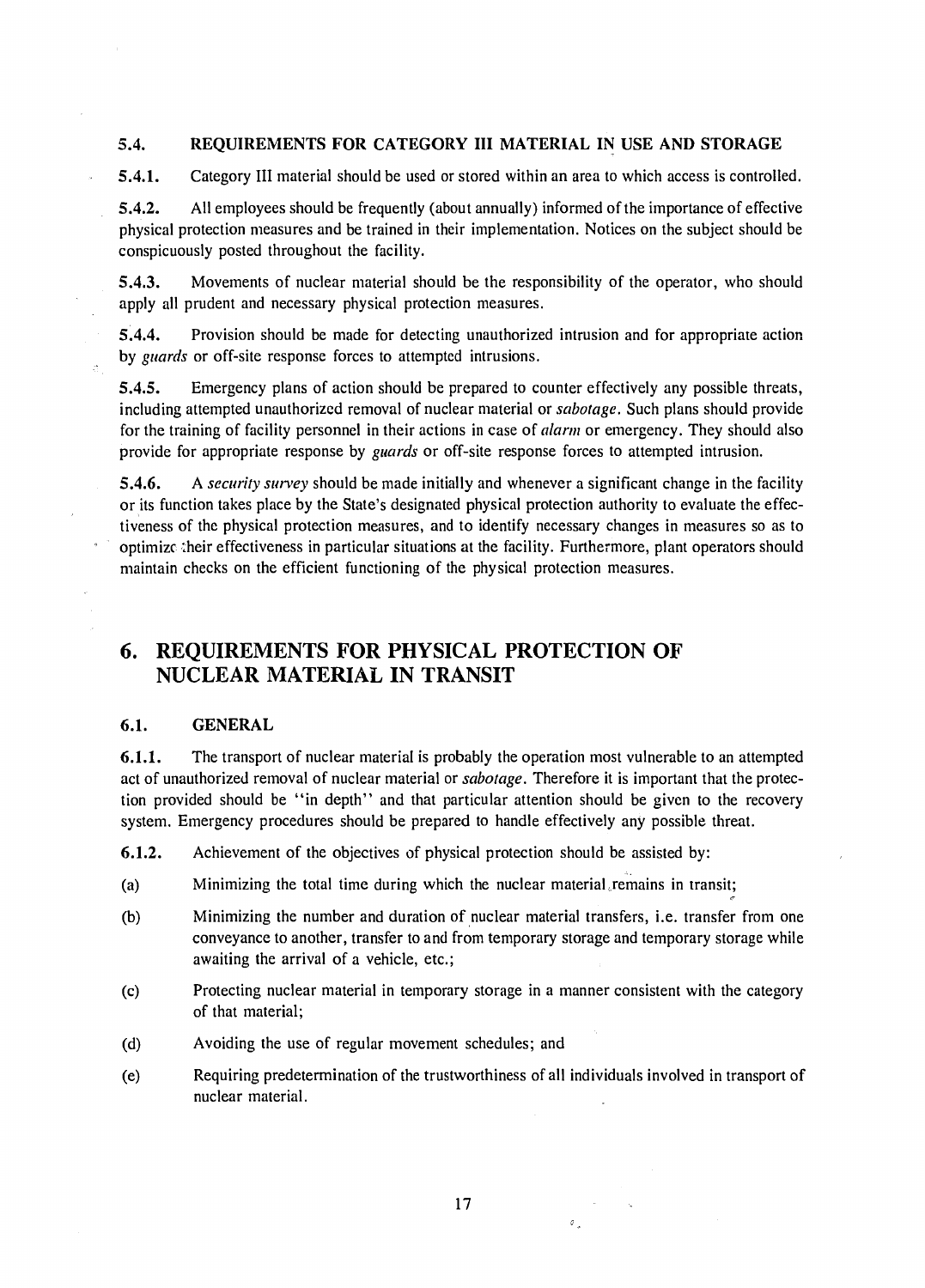**6.1.3.** Transit operations should not be advertised if this could lead to a decrease in the degree of physical protection. This requires great restraint in the use of any special marking on vehicles, and also in the use of open channels for transmission of messages concerning shipments of nuclear material. When a message is required by safeguards or radiological safety regulations, consideration should be given to measures such as coding and appropriate routing to the extent practicable; care should be exercised in the handling of such information. These considerations should apply also to any subsequent communications.

#### **6.2. REQUIREMENTS FOR CATEGORY I MATERIAL IN TRANSIT**

• **6.2.1.** Advance notification to receiver

**6.2.1.1.** The shipper should give the receiver advance notification of the planned shipment specifying the mode of transport (road/rail/sea/air), the estimated time of arrival of the shipment and the exact point of hand-over if this is to be done at some intermediate point before the ultimate destination.

**6.2.1.2.** The receiver should confirm his readiness to accept delivery immediately (and hand-over,  $\epsilon$  if applicable) at the expected time, prior to commencement of the shipment.

6.2.2. Advance authorization

**6.2.2.1.** In cases where physical protection is adequately covered by regulations, advance authorization for routine shipments is not required.

 $\bullet$ **6.2.2.2. In** all cases not covered by existing regulations, or going beyond limits specified in such regulations, the consent of a state control authority to a transport operation should be sought in advance. This implies the performance of a *security survey* in advance. The consent to a transport operation can include specific limitations and conditions related to the particular circumstances and to whatever emergency plans have been prepared.

6.2.3. Selection of transportation and routing

**6.2.3.1.** In choosing the route, consideration should be given to the security of passage, in particular, arranging the route in such a way as to avoid areas of natural disasters or civil disorders. The mode of transport for any given consignment should be such as to keep to a minimum the number of cargo transfers and the length of time the cargo remains in transit. The co-operation of the carrier concerning the implementation of physical protection measures should be ensured in advance.

6.2.3.2. Before shipment the shipper should ensure that the arrangements are in accordance with the physical protection regulations of the receiving State and of other States which are transited.

6.2.4. Provision of locks and seals

**6.2.4.1.** Unless there are overriding safety considerations, the packages containing nuclear material should be carried in closed, locked vehicles, compartments or freight containers. However, carriage of packages weighing more than 2000 kg that are locked or sealed should be allowed in open vehicles. Subject to safety considerations, the package should be tied down or attached to the vehicle or freight container.

**6.2.4.2.** Checks should be made before dispatch to confirm the integrity of the locks and seals on the package, vehicle, compartment or freight container.

6.2.5. Search of load vehicle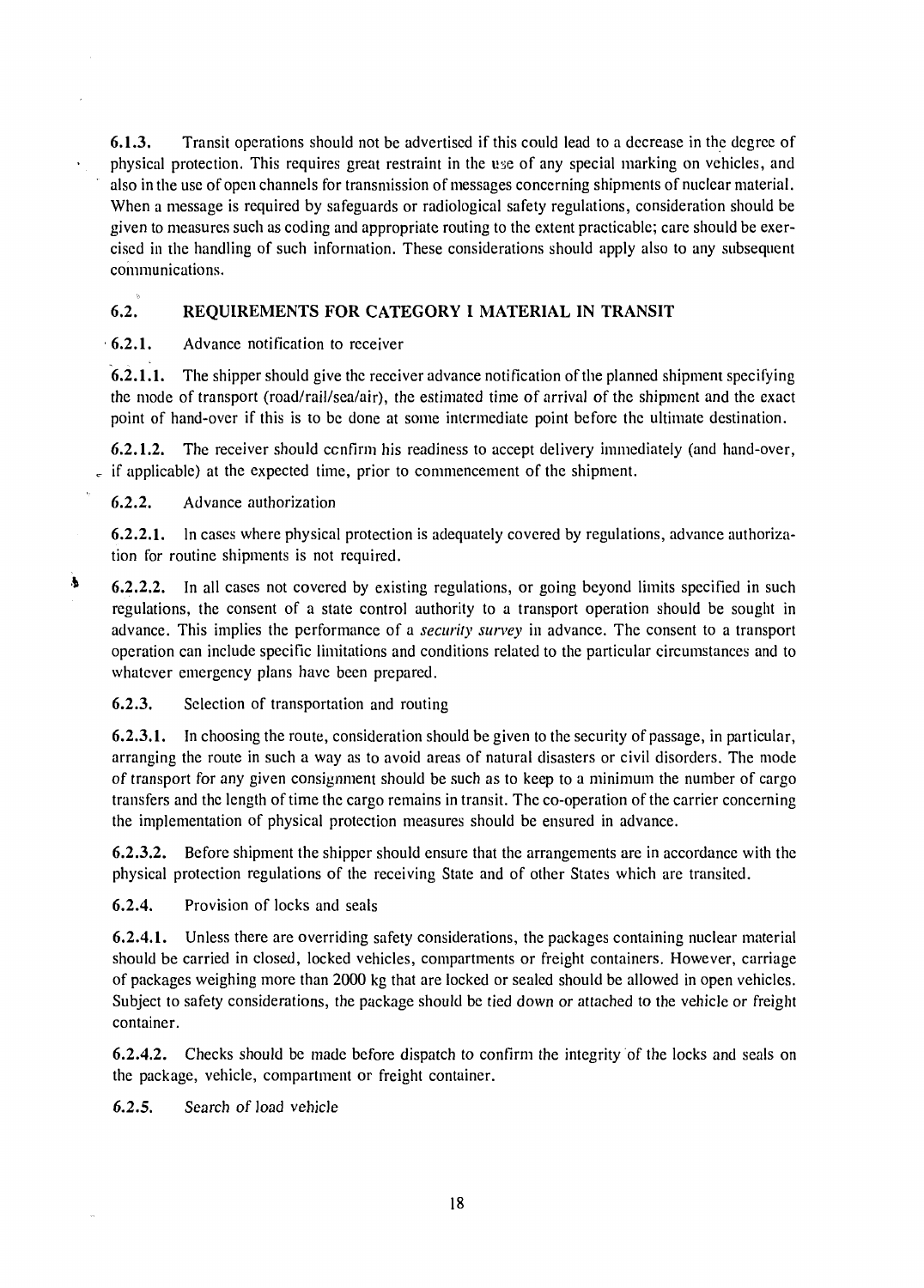6.2.5.1. There should be a detailed search of the load vehicle prior to loading and shipment, to ensure that *sabotage* devices have not been implanted or that *sabotage* has not been initiated.

### 6.2.6. Written instructions

6.2.6.1. Transport authorities with physical protection responsibilities in transit should be given written instructions detailing their responsibilities and should be provided with a standard form of written authority.

6.2.6.2. Transport authorities should be consulted on the route, approved stopping places, destination hand-over arrangements, identification of persons authorized to take delivery, accident procedures, and reporting procedures, both routine and emergency.

### 6.2.7. Measures after shipment

6.2.7.1. The receiver should check the integrity of the packages, locks and seals and accept the shipment immediately upon arrival. He should notify the shipper of the arrival of the shipment immediately or of non-arrival within a reasonable interval after the estimated time of arrival at its destination. In addition, the *escort* or *guard* should be instructed to report by radio or telephone to the shipper or shipper/receiver designee his arrival at his destination and each overnight stopping place and place of hand-over of the shipment.

### 6.2.8. Communication

6.2.8.1. Domestic physical protection measures should include provision of continuous two-way radio communication or frequent telephone communication between the vehicle and the shipper, receiver and/or shipper/receiver designee.

### 6.2.9. *Escorts* or *guards*

6.2.9.1. *Escorts* or *guards* should accompany each shipment to protect the material against hostile acts. The *escorts* or *guards* should ensure continuous *surveillance* in the case of road transport. If the packages, vehicle, cargo hold or compartment are locked and sealed, frequent and periodic examination of seals together with continuous *surveillance* of the cargo hold when the vehicle is not in motion should be allowed in place of package *surveillance.* States are encouraged to use armed *escorts* or *guards* to the extent that laws and regulations permit. When armed *escorts* or *guards* are not used, compensating measures should be applied.

## 6.2.10. Emergency action

6.2.10.1. Arrangements should be made to provide an adequately sized and trained team to deal with domestic emergencies. The response forces should reach the scene of an incident in transit while the act of unauthorized removal of nuclear material or *sabotage* is in process so that they can prevent its successful completion. The objective should be the arrival of the armed response force rapidly enough to prevent the unauthorized removal of nuclear material or *sabotage* and to counter an armed attack.

6.2.11. Advance agreement on responsibilities for international shipments

6.2.11.1. In the case of transit between two States sharing a common frontier, the State's responsibility for physical protection and the point at which physical protection responsibilities are transferred from one State to another should be the subject of an agreement between the States. However, with respect to the maintenance of communication regarding the continuing integrity of the shipment and with respect to the responsibility for carrying out physical protection measures and the recovery actions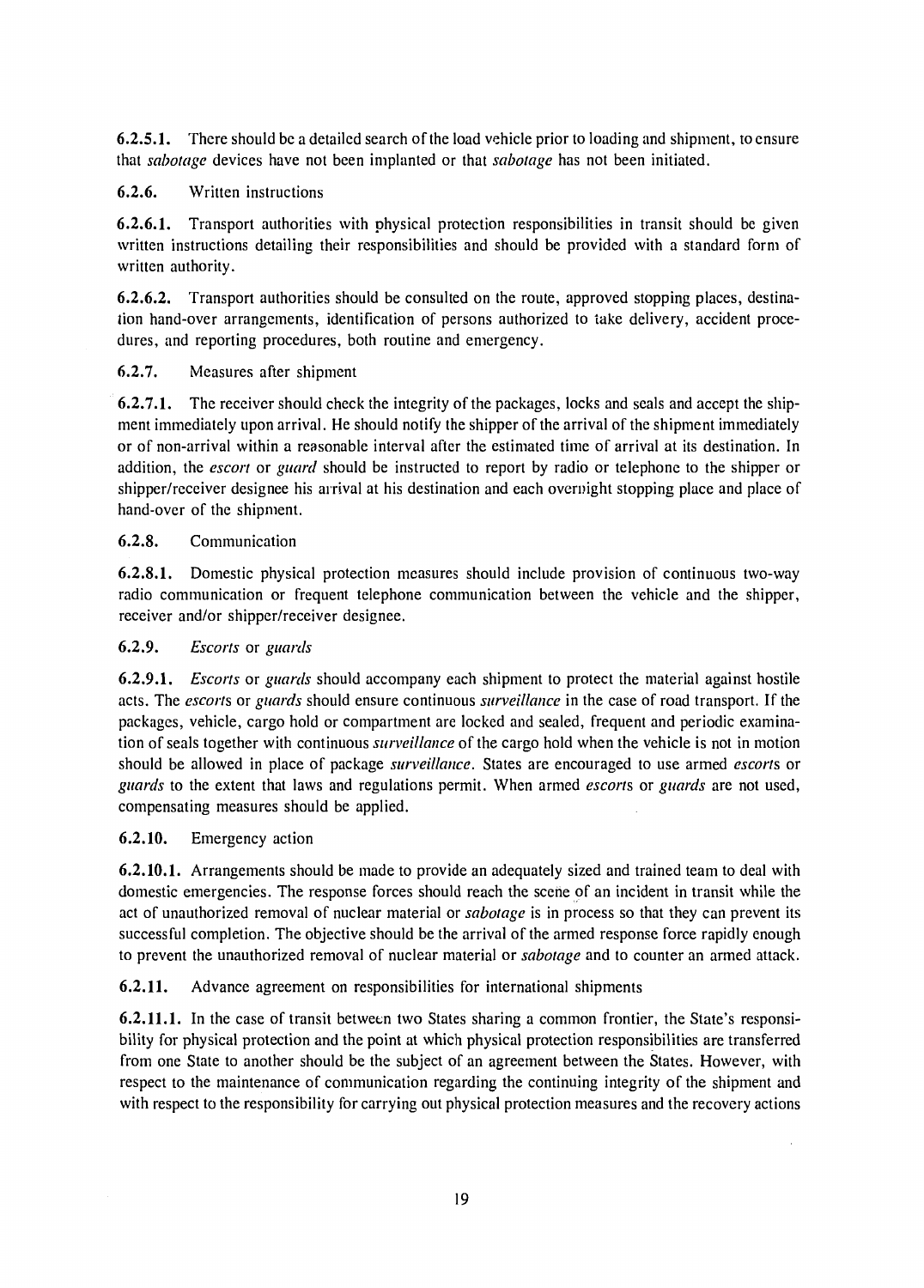in the event that a shipment becomes lost, the agreement between the States should provide that this responsibility will rest with the shipping State up to the frontier and will then be transferred to the receiving State.

**6.2.11.2.** When international shipments transit the territory of States other than the sending State and the receiving State, the arrangements between the sending and receiving States should identify the other States involved in such transit with a view to securing in advance their co-operation and assistance for adequate physical protection measures and for the recovery actions on the territory of such States in case of loss of an international shipment thereon.

**6.2.11.3.** States should aid each other in physical protection, and particularly in the recovery of nuclear material, in cases where such aid is needed.

**6.2.11.4.** In the case of an international shipment trahsitting international waters or air space, the shipping and receiving States should establish specific measures to ensure the maintenance of communication regarding the continued integrity of the shipment and to ensure that responsibility for response planning and capabilities is defined and fulfilled.

**6.2.12.** Arrangements for international transit

**6.2.12.1.** In addition to the international agreements mentioned above, in contracts or agreements between shippers and receivers involving international transit of material, the point at which responsibility for physical protection is transferred from the shipper to the receiver should be clearly stated.

**6.2.12.2.** When the contract or agreement involving international transit provides for delivery to a destination in the receiving State in the vehicle of the shipping State,"this contract or agreement should provide that information be supplied in time to enable the receiver to make adequate physical protection arrangements.

**6.2.12.3.** The use of coded information on the exact dates and places of shipments should be considered between the involved States and international organizations.

#### **6.3. REQUIREMENTS FOR CATEGORY I MATERIAL RELATED TO THE MODE OF TRANSPORT**

**6.3.1.** General

**6.3.1.1.** In addition to the requirements mentioned above, there should be further detailed requirements for Category I material related to the mode of transport as set out below.

6.3.2. Shipment by road

 $\bar{z}$ 

**6.3.2.1.** The load vehicle should preferably be specially designed to resist attack and also preferably be equipped with a vehicle disabling system.

6.3.2.2. A single designated vehicle should be used exclusively for each consignment (i.e. full load concept). The load vehicle should carry a second man to act as *escort* or *guard* for that vehicle.

6.3.2.3. The load vehicle should be accompanied by a vehicle manned by one or more *guards.* 

**6.3.2.4.** The *guards* should maintain continuous *surveillance* and check the seals and locks at each stop.

6.3.2.5. If the journey cannot be completed in one day, prior arrangements should be made for overnight stay at an approved stopping place. During such overnight stays the load vehicle should be immobilized or parked in a locked and guarded building or compound.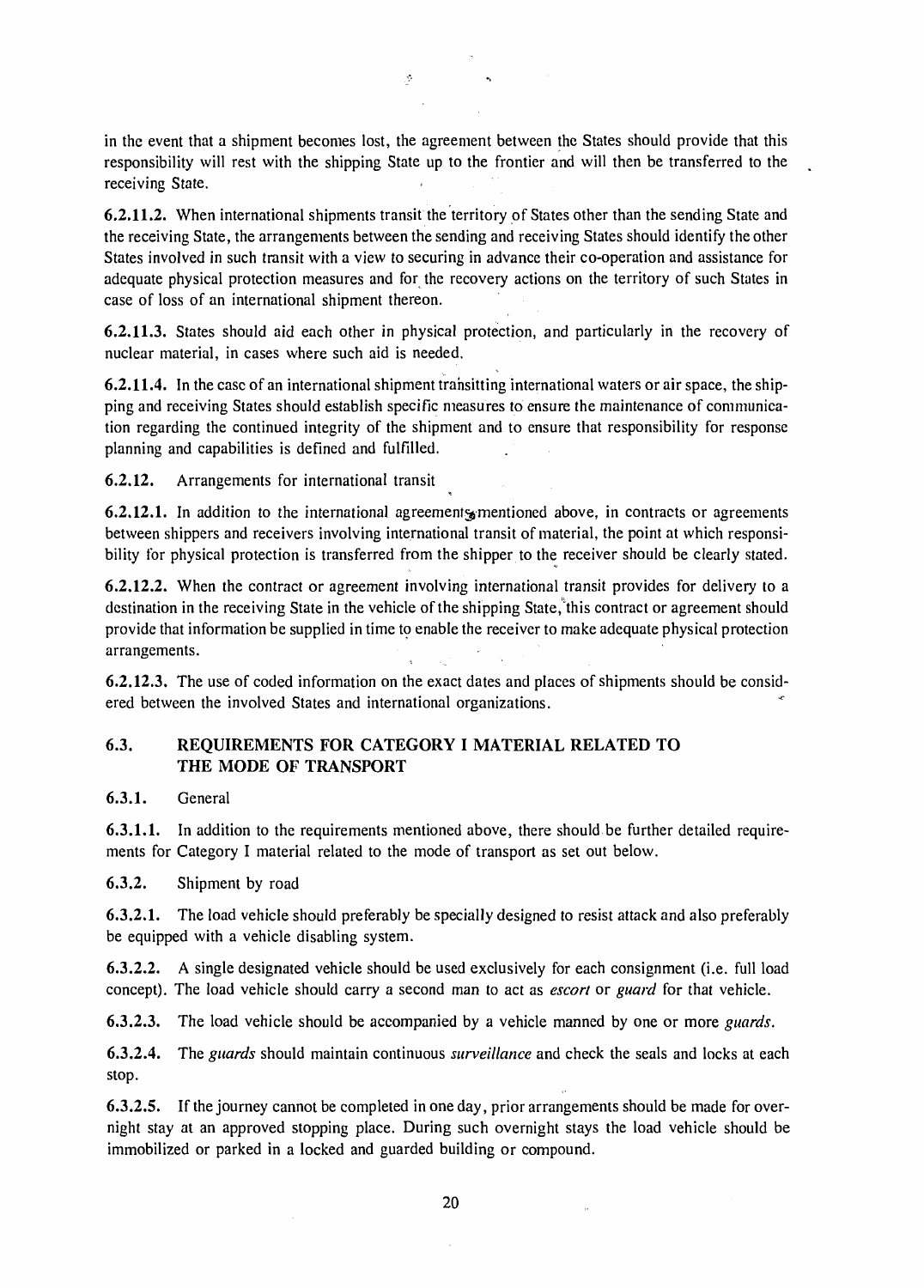**6.3.2.6.** There should be two-way radio communication between the load vehicle and the *escort*  vehicle in addition to communication between these vehicles and the shipper, receiver or shipper/ receiver designee.

**6.3.2.7.** Alternative routing should be planned in advance, so that any decision to change routes can be implemented at short notice.

6.3.3. Shipment by rail

**6.3.3.1.** Shipment should be in a goods train or in a separate wagon attached to a passenger train.

**6.3.3.2.** Shipment should be accompanied by one or more *escorts* or *guards,* who should travel in the carriage nearest to the shipment wagon and keep it under *surveillance* and check locks and seals at stopping places. The *escort* or *guard* should maintain communication by two-way radio or by telephone at scheduled stopping places.

**6.3.4.** Shipment by sea

**6.3.4.1.** Each shipment should be accompanied by one or more *escorts* or *guards.* 

**6.3.4.2.** The shipment should be placed in a secure compartment or container which is locked and sealed. Locks and seals should be periodically inspected in transit.

6.3.5. Shipment by air

**6.3.5.1.** Shipment should be by designated charter cargo aircraft or designated scheduled cargo aircraft and should be accompanied by one or more *escorts* or *guards.* 

**о** 

#### **6.4. REQUIREMENTS FOR CATEGORY II MATERIAL IN TRANSIT**

**6.4.1.** Advance notification to receiver

**6.4.1.1.** The shipper should give the receiver advance notification of the planned shipment specifying the mode of transport (road/rail/sea/air), estimated time of arrival of the shipment and the exact point of hand-over of this is to be done at some intermediate point before the ultimate destination.

**6.4.1.2.** The receiver should confirm his readiness to accept delivery immediately (and hand-over, if applicable) at the expected time, prior to commencement of shipment. .

**6.4.2.** Selection of transportation and routing

**6.4.2.1.** In choosing the route, consideration should be given to the security of passage, in particular, arranging the route in such a way as to avoid areas of natural disasters or civil disorders. The transport method for any given consignment should be such as to keep to a minimum the number of cargo transfers and the length of time the cargo remains in transit. The co-operation of the carrier concerning the implementation of physical protection measures should be ensured in advance.

**6.4.3.** Provision of locks and seals

**6.4.3.1.** Unless there are overriding safety considerations, the packages containing material should be carried in closed locked vehicles, compartments or freight containers. However, carriage of packages weighing more than 2000 kg that are locked or sealed shall be allowed. Subject to safety considerations, the package should be tied down or attached to the vehicle or freight container.

**6.4.3.2.** Checks should be made before dispatch to confirm the integrity of the locks and seals on the package, vehicle, compartment or freight container.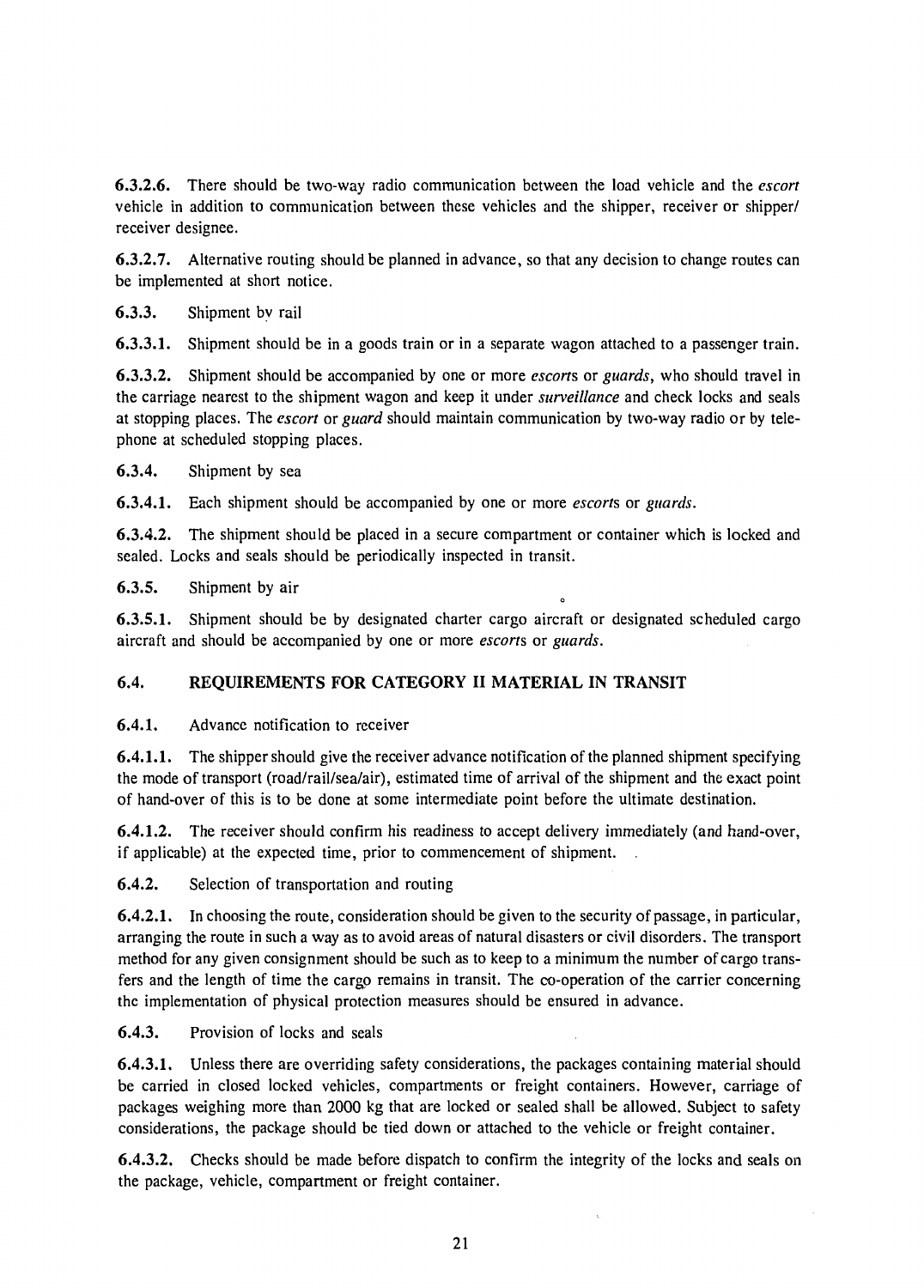#### 6.4.4. Search of load vehicle

6.4.4.1. There should be a detailed search of the load vehicle prior to loading and shipment to ensure that *sabotage* devices have not been implanted or that *sabotage* has not been initiated.

#### 6.4.5. Written instructions

6.4.5.1. Transport authorities with physical protection responsibilities in transit should be given written instructions detailing their responsibilities and should be provided with a standard form of written authority.

6.4.5.2. Transport authorities should be consulted on the route, approved stopping places, destination hand-over arrangements, identification of persons authorized to take delivery, accident procedures, and reporting procedures, both routine and emergency.

6.4.6. Measures after shipment

6.4.6.1. The receiver should check the integrity of the packages, locks and seals and accept the shipment immediately upon arrival. He should notify the shipper of the arrival of the shipment immediately or of non-arrival within a reasonable interval after the estimated time of arrival at its destination.

#### 6.4.7. Communication

6.4.7.1. Domestic physical protection measures should include provision of frequent telephone communication between the vehicle and the shipper, receiver and/or shipper/receiver designee.

6.4.8. Advance agreement on responsibilities for international shipments

6.4.8.1. In the case of transit between two States sharing a common frontier, the States responsibility for physical protection and the point at which physical protection responsibilities are transferred from one State to another should be the subject of an agreement between the States. However, with respect to the maintenance of communication regarding the continuing integrity of the shipment and with respect to the responsibility for carrying out physical protection measures and the recovery actions in the event that a shipment becomes lost, the agreement between the States should provide that this responsibility will rest with the shipping State up to the frontier and will then be transferred to the receiving State.

6.4.8.2. When international shipments transit the territory of States other than the sending State and the receiving State, the arrangements between the sending and receiving States should identify the other States involved in such transit with a view to securing in advance their co-operation and assistance for adequate physical protection measures and for the recovery actions on the territory of such States in case of loss of an international shipment thereon.

6.4.8.3. States should aid each other in physical protection, and particularly in the recovery of nuclear material, in cases where such aid is needed.

6.4.9. Arrangements for international transit

6.4.9.1. In addition to the international agreement mentioned above, in contracts or agreements between shippers and recievers involving international transit of material, the point at which responsibility for physical protection is transferred from the shipper to the receiver should be clearly stated.

6.4.9.2. When the contract or agreement involving international transit provides for delivery to a destination in the receiving State in a vehicle of the shipping State, this contract or agreement should provide that information be supplied in time to enable the receiver to make adequate physical protection arrangements.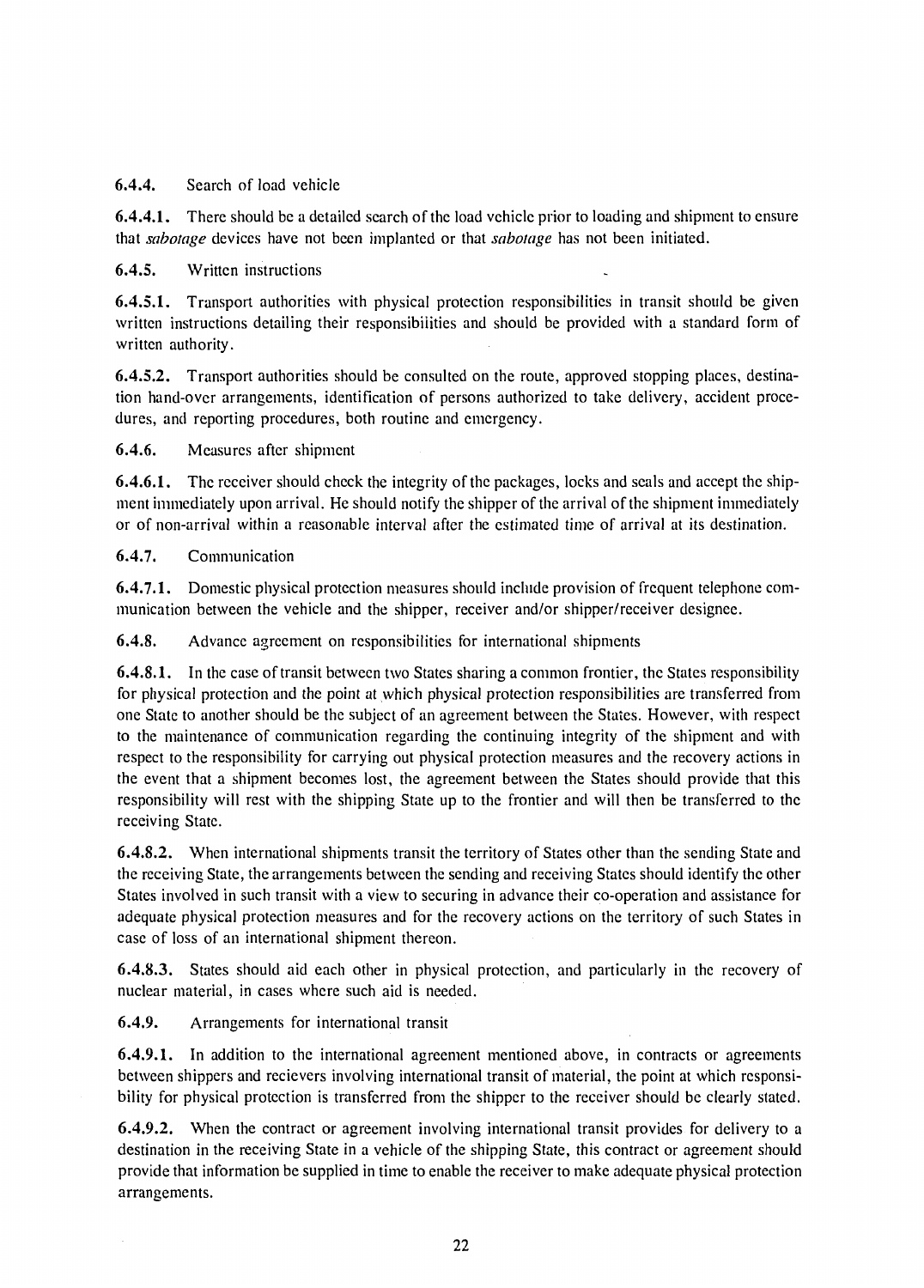#### **6.5. REQUIREMENTS FOR CATEGORY** III **MATERIAL IN TRANSIT**

#### **6.5.1.** Advance notification to receiver

**6.5.1.1.** The shipper should give the receiver advance notification of the planned shipment specifying the mode of transport (road/fail/sea/air), the estimated time of arrival of the shipment and the exact point of hand-over if this is to be done at some intermediate point before the ultimate destination.

**6.5.1.2.** The receiver should confirm his readiness immediately to accept delivery (and hand-over, if applicable) at the expected time, prior to commencement of the shipment.

6.5.2. Provision of locks and seals

**6.5.2.1.** Where practicable, locks and seals should be applied to vehicles or freight containers.

6.5.3. Search of load vehicle

**6.5.3.1.** There should be a detailed search of the load vehicle prior to loading and shipment, to ensure that *sabotage* devices have not been implanted or that *sabotage* has not been initiated.

6.5.4. Measures after shipment

 $\hat{\mathcal{A}}$ 

**6.5.4.1.** The receiver should notify the shipper of the arrival of the shipment immediately or of nonarrival within a reasonable interval after the estimated time of arrival at the destination.

6.5.5. Advance agreement on responsibilities for international shipments

**6.5.5.1.** In the case of transit between two States sharing a common frontier, the State's responsibility for physical protection and the point at which physical protection responsibilities are transferred from one State to another should be the subject of an agreement between the States. However, with respect to the maintenance of communication regarding the continuing integrity of the shipment and with respect to the responsibility for carrying out physical protection measures and the recovery actions in the event that a shipment becomes lost, the agreement between the States should provide that this responsibility will rest with the shipping State up to the frontier and will then be transferred to the receiving State.

**6.5.5.2.** When international shipments transit the territory of States other than the sending State and the receiving State, the arrangements between the sending and receiving States should identify the other States involved in such transit with a view to securing in advance their co-operation and assistance for adequate physical protection measures and for the recovery actions on the territory of such States in case of loss of an international shipment thereon.

6.5.5.3. States should aid each other in physical protection and in particular in the recovery of nuclear material in cases where such aid were needed.